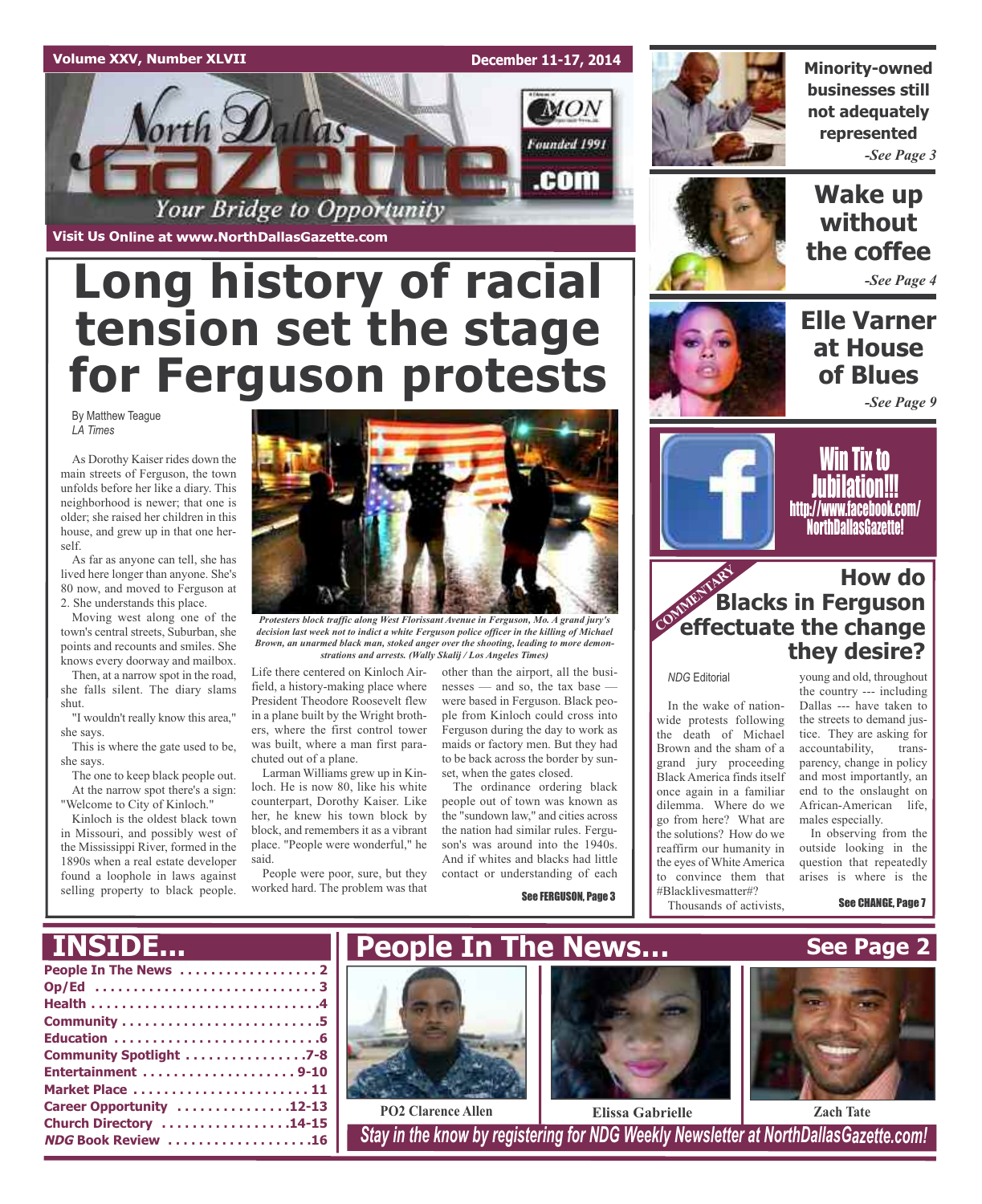#### **People in the News www.NorthDallasGazette.com**

## **PO2 Clarence Allen**

JACKSONVILLE, Fla. – A 2006 Grand Prairie High School graduate and Grand Prairie, Texas native is serving with Patrol Squadron Sixteen (VP-16), also known as the "War Eagles".

Petty Officer 2nd Class Clarence Allen is an aviation structural mechanic with VP-16, a Jacksonvillebased squadron that operates the Navy's newly-designed maritime patrol aircraft, the P-8A Poseidon.

Petty Officer 2nd Class Clarence Allen is an aviation structural mechanic



with VP-16, a Jacksonvillebased squadron that operates the Navy's newly-designed maritime patrol aircraft, the P-8A Poseidon. Each aircraft has an aircrew of nine, is nearly 130 feet long, may weigh up to 188,200 lbs. (max gross) and can travel over 560 miles per hour and nearly 1,380 miles on a tank of gas.

As an aviation structural mechanic, Allen 's job duties are to maintain aircraft airframe and structural components flight surfaces and controls hydraulic and pneumatic control and actuating systems and mechanisms, landing gear systems, air conditioning, pressurization, visual improvement, oxygen and other utility systems.

"We prime and paint and make minor metal repairs and repair some of the composite materials on the aircraft, and all flight control services," said Allen.

The Navy's replacement platform for the P-3C, the P-8A Poseidon, is designed to secure the Navy's future in long-range maritime patrol capability, while transforming how the Navy's maritime patrol and reconnaissance force will man, train, operate and deploy.

"It is pretty reliable, nothing really breaks on it because it is so new, for the most part and the airframe itself is reliable," said Allen.

The P-8A provides more combat capability from a smaller force and less infrastructure while focusing on worldwide responsiveness and interoperability with traditional manned forces and evolving unmanned sensors.

Allen also said he is proud of the work he is doing as part of the squadron's 260-member team, helping to protect America on the world's oceans.

"This squadron is a lot smaller than what I am used to, and there is a family aspect to serving with VP-16," said Allen.

The P-8A leverages the experience and technology

of the P-3C's capabilities and assets to meet the Navy's needs of developing and fielding a maritime aircraft equipped with significant growth potential, including an extended global reach, greater payload capacity, higher operating altitude, and the open systems architecture.

The War Eagles were the first squadron to deploy with the new P-8A platform. One of their first major missions had international attention as they participated in the international search effort for Malaysia Airlines flight MH370 in

#### See ALLEN, Page 4

## **Elissa Gabrielle**

Empowering, Enlightening, Engaging and Inspirational, Elissa Gabrielle is a powerhouse in the literary industry. Respected by many, revered in the highest regard, Elissa Gabrielle maintains a spirit of excellence in all she does. She is known to have the midas touch. The sky is the limit for this sassy, sundry and prolific author. Elissa Gabrielle has broken the ceiling of literary excellence with her gift in the skill of multi-genre writing. The author of multiple poetry books, numerous nov-



els and contributor to several anthologies, Elissa has proven herself to be wellversed in artistic creativity. Elissa Gabrielle has the

uncanny ability to take newcomers and mold, shape them into literary superstars and has created multiple award-winning authors and best-selling books in the process.

Her colloquial and imaginative creations have lead to sensual and seductive inclusions in Zane's Purple Panties, Erogenous Zone: A Sexual Voyage, Mocha Chocolate: A Taste of Ecstasy, The Heat of the Night, Historie Chocolate D'Amour, Pillow Talk in the Heat of The Night, Zane's Busy Bodies: Chocolate Flava 4 and more.

As a Literary Entrepreneur, Elissa is the founder of the greeting card line, Greetings from the Soul:

**Zach Tate**

The man, the Legend, the Myth. Zach Tate is more than just an author, he's a legendary artist with the gift of both the spoken and written word. He's an entrepreneur with vision. He's a motivational speaker with the power to transform lives. And he's a fitness expert with the talent to transform bodies and health. He is encouragement, enlightenment, inspiration and motivation on fire.

Tate is the critically-acclaimed, #1 best-selling author of the classic novels, No Way Out, Lost and Turned Out and Johnny Hustle. He is the Maestro behind some of the best penned and most popular



novels across many genres and is known as the "Ghostwriters Ghost Writer" for his ability to create authors who are living legends from his words and epic storytelling. Throughout his literary career, which spans more than a decade, Zach has sold over 100,000 books. With Gambling with Hearts, Zach is back with a healthy dose of authentic storytelling complete with everything his loyal readers have come to expect from him.

Born in the Bronx, New York and raised by the hard knocks of life, he's reemerging with a mission to bring back quality stories full of substance. A writer of screen and stage plays, poetry, songs, novels and television shows, Zach wears the crown as King of Fiction proudly. He currently resides in North America, where he is building a legacy, enjoying the fellowship of his readers and working on the next big thing.

SAVE OUR YOUTH! Tate is passionate about today's youth and has creagement.

press.com.

The Elissa Gabrielle Collection, collaborator and creator of The Triumph of My Soul, and publisher of Peace In The Storm Publishing. Elissa has managed to turn relatively unknown authors into household names and has molded and shaped the careers of some of today's brightest literary stars. In addition to these innovative achievements, Elissa has graced the covers of Conversations Magazine, Big Time Publishing Magazine, Disilgold Soul Magazine and has been featured in Urbania Magazine and Black Literature Magazine. Peace In The Storm Publishing has been nominated

in several categories in the African American Literary Awards Show, and has won Independent Publisher of the Year in 2009, 2010 and 2011.

In addition, Elissa Gabrielle won for Self-Published Author of the Year in 2010 for her explosive novel, "A Whisper to a Scream." Elissa also won for Self-Published Author of the Year for the collaborative effort, "The Heat of the Night."

Her writing and publishing passion is rooted in her desire to give a reader's soul a rise, one page at a time and grounded in her quest to bring forth the Triumph

Anthology series, an ongoing testament of faith. The first anthology in the

series was the highly acclaimed The Triumph of My Soul, which will be followed by The Soul of a Man and The Breakthrough respectively. "I started the Triumph series because in life, we all fall down, but by the Grace of God, we get back up. There is always victory in tomorrow," Elissa says about the Triumph series.

By pushing herself to stay a cut above the rest, Elissa Gabrielle brilliantly and consistently delivers Literary best.



*For the 411 in the community, go to www.northdallasgazette.com*

*2 | December 11-17, 2014 | North Dallas Gazette*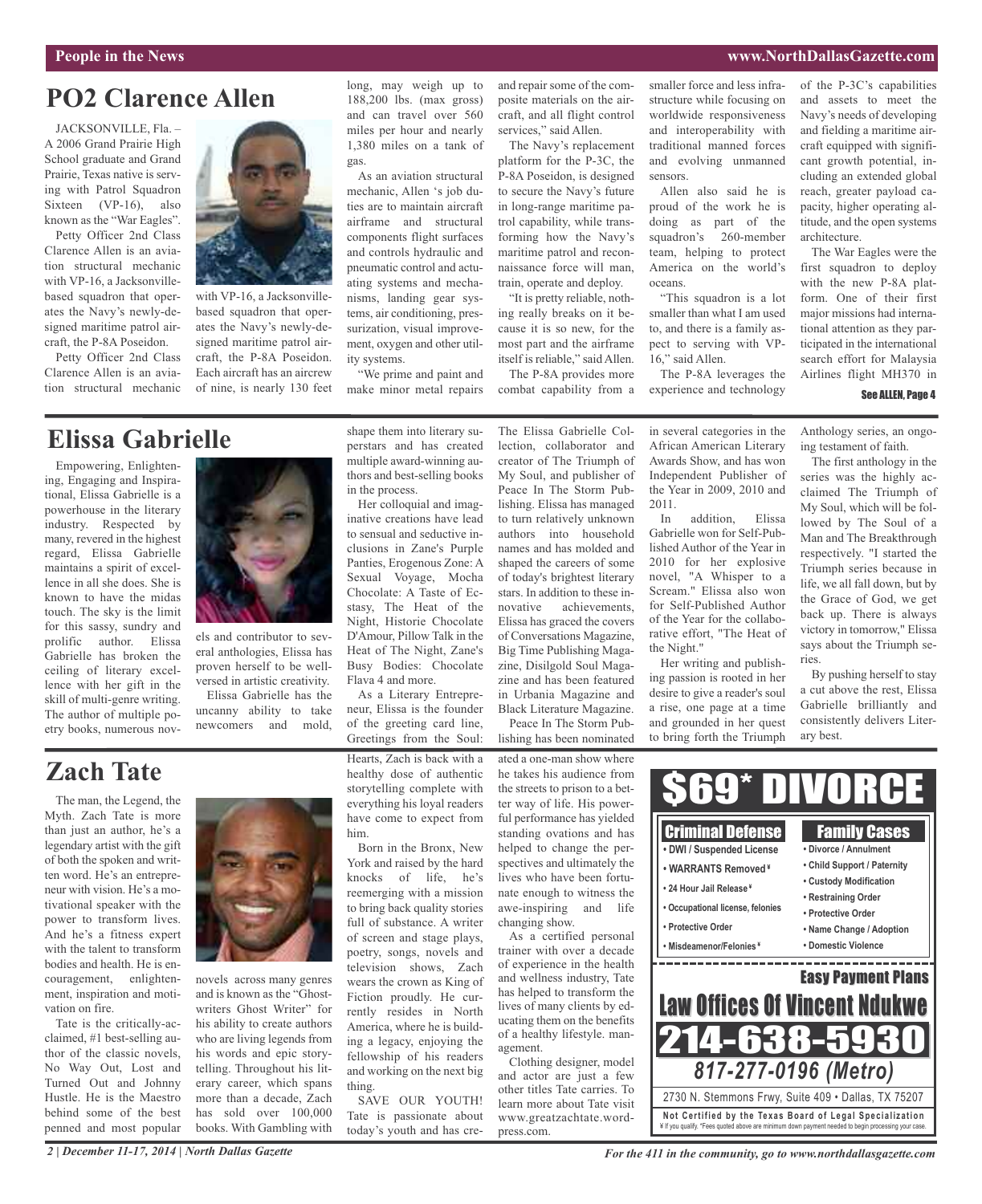#### **www.NorthDallasGazette.com Op-Ed**



*"Do what you say you are going to do ... when you say you are going to do it."*

**Publisher's Office:** publisher@northdallasgazette.com

**Sales Department:** marketing@northdallasgazette.com

#### **Editorial Department:**

editor@northdallasgazette.com

#### **Online:**

www.NorthDallasGazette.com www.twitter.com/NDGEditor www.facebook.com/NorthDallasGazette www.pinterest.com/NDallasGazette

### STAFF

**Chairman Emeritus** *Jim Bochum 1933 – 2009*

**Published By** *Minority Opportunity News, Inc.*

> **Web Master** *Todd Jones*

**Special Projects Manager** *Edward Dewayne "Preacher Boy" Gibson, Jr. James C. Allen*

**Community Marketing** *Nina Garcia*

**Religious/ Marketing Editor** *Shirley Demus Tarpley*

#### **Advisory Board:**

*John Dudley Myrtle Hightower Fred Moses Annie Dickson Cecil Starks Willie Wattley Coty Rodriguez-Anderson B. J. Williams Denise Upchurch Barbara Simpkins, ADVISORY BOARD SECRETARY*

**and Entertainment** *Jessica Brewer*

*Jackie Hardy Ivy N. McQuain Nicole Scott Tamarind Phinisee*

> *Ivy N. McQuain Ruth Ferguson*

*Public Relations Planning and Implementation* Cecil Starks, CHAIRPERSON

John Dudley, CHAIRPERSON

Annie Dickson, CHAIRPERS

Myrtle Hightower, CHAIRPERSON

*The North Dallas Gazette, formerly Minority Opportunity News, was founded in July 1991, by Mr.Jim Bochum and Mr.Thurman R. Jones. North Dallas Gazette is a wholly owned subsidairy of Minority Oppotunity News, Inc.*

## **Minority Owned Businesses still underrepresented in state procurement**

By contributing writer Nicole James Scott TPA Wire Service

After conducting a disparity study in 2009 The

other, that wasn't surprising. "Oh, I was scared of them," Kaiser said. "They were black. They were dif-

I mean, yeah, there was tension. But there's always going to be tension. Right? - Brian Fletcher, former

The fear climbed in Ferguson, Kaiser said, when Missouri changed its laws against selling property to black people. "There was anxiety," she said. "They

And no gate could stop

By the late  $1960s$ , Williams had finished school — a master's degree in education — and taken a job as a teacher. He and his wife, Geraldine, decided to buy a home of their own. "I wanted to live in a nice house," he said recently, laughing. "I had bought us a big new car, and wanted a house to go with it."

The house he saw on Buckeye Drive in Ferguson seemed ideal. Lots of windows, a big yard that sloped down to the street. A "for

tell he was black, on the

So Williams found a way around it, by calling his pastor, who went to speak to

ity. And it worked. In 1968, Larman Williams became the first black man in his neighborhood — and probably all of Ferguson — to buy property. His three children were the first black students to go to the Fergu-

"It was important, yes it was," Geraldine said. She and Williams have since divorced and he lives in a

phone. No sale.

son school.

ferent."

Ferguson mayor

were coming."

them.

Texas Comptroller's office concluded special programs to secure procurement for Historically Underutilized Businesses (HUBs) are still necessary. It went on to af-

home for seniors. But she still lives in the little house on Buckeye, where the day before Thanksgiving she and her grandchildren cooked in the kitchen. Buying a house there felt important. But it didn't feel good. Neighbors stood off from them, at first. Other kids wouldn't befriend

Then one day, things started to change. "My neighbor called out to me from his yard," Williams said. "He wanted to apologize. He had seen humanity in us, with time. People started to see us as part of

By the 1980s, everything

the neighborhood."

in Ferguson changed. The Kinloch Airfield, which had grown to become the St. Louis airport, needed land as it expanded. Lots of land. So it began buying up homes in Kinloch, scarfing up property at prices above the going rate — creating a pressure shift between Kinloch and Ferguson. Suddenly black people had enormous incentive to leave Kinloch and cross the bor-

der permanently.

down."

"You had people with enough money to buy houses they couldn't have afforded otherwise," said former Ferguson Mayor Brian Fletcher. "Houses they couldn't afford to maintain. So things went

At first, black residents wound up clustered in neighborhoods where it was easier for them to buy property. Then, in relatively short order, they became the predominant demographic in Ferguson. In 1990, roughly three-quarters of residents were white, and one quarter was black. In 20 years that ratio reversed. Kinloch imploded. Its population dwindled to just

theirs.

**FERGUSON,** continued from Page <sup>1</sup>

firm its commitment to ensure state agencies make a concerted effort to utilize HUBs for contracts in construction, professional and consulting services and

a couple of hundred people. As Ferguson became more black, its political structure stayed white. The specifics would later be picked apart on cable news: A white mayor. An almost exclusively white City Council. Among scores of police officers, only a couple who were not white.

Fletcher said the city struggled during his term to find black police officers. Ferguson wanted them, he said, but they could make much better money in wealthier neighboring towns with lower crime rates. "They got the cream of the crop," Fletcher said. "We just couldn't make the ratios."

Fletcher now runs the "I Love Ferguson" shop downtown, where he sat recently surrounded by Ferguson souvenirs. He spoke with enormous passion about his town.

Yes, there was a problem, he said. But no one knew how to solve it.

"I mean, yeah, there was tension," he said. He shrugged and held his shoulders hunched. "But there's always going to be tension. Right?"

The night the grand jury announced its decision not to indict Officer Darren Wilson for shooting Michael Brown, people gathered on the street in front of the Ferguson Police Department.

The crowd organized itself in identifiable concentric rings. On the edges there were people who came for the spectacle, laughing, jubilant. Toward the middle were people concerned but not violent; they had come to speak out. And at the middle, pressed against the barricades, was a core of people who spat at the police facing them.

"How can you live with yourself?" yelled 55-yearcommodities purchases. All state agencies, medical and health facilities and institutions of higher learning were included in the study.

See M.O.B. Page 11

old Marvin Skull, who wore a ski mask and a bulletproof vest. He singled out the lone black officer in the line of police. "Hey, there's some trash over here! Why don't you come tidy it up for your masters?"

At the center of the protest someone used a bullhorn to castigate the police, in the minutes before the grand jury announced its findings. A few seconds after the announcement, the bullhorn arced through the air, end over end, and crashed into the police officers' riot shields. The time for words had given way.

The rest of the night played out on front pages and television screens around the world, as looters plundered stores and some businesses went up in flames.

In his tiny room at the senior center, Larman Williams sat among the signifiers of his life: his Bible, his diploma, a photo of his parents, a photo of his children. He watched as the events unspooled on his television.

At first Williams understood the protesters and their wants. He had lived in this town — with this police force — longer than any of them. But once the violence started, he said, he felt nothing but heartbreak.

Many protesters were young — born decades after blacks had to leave Ferguson by nightfall. Many weren't even from Ferguson — agitators who poured into town from other parts of Missouri or other states.

"It's not the way we do this," he said. "It's so much foolishness."

He searched a moment for his eyeglasses on a table, and finally looked up. "I'm tired," he said.

*m a t t h e w. t e a g u e @ latimes.com*

**Editor** *Ruth Ferguson*

**VP of Digital Marketing**

## **Contributing Writers** *Terri Schlichenmeyer*

## **Editorial Writers**

*Nicole Scott*

*David Wilfong*

## **Advisory Board**

*Business Growth Referral*

*Program Policy Development*

*Quality Assurance* Coty Rodriguez

**Production**

#### sale" sign. "So I called," he said. But the real estate agent could



#### **Committees:** the seller on his behalf and vouched for his character, his work ethic, his spiritual-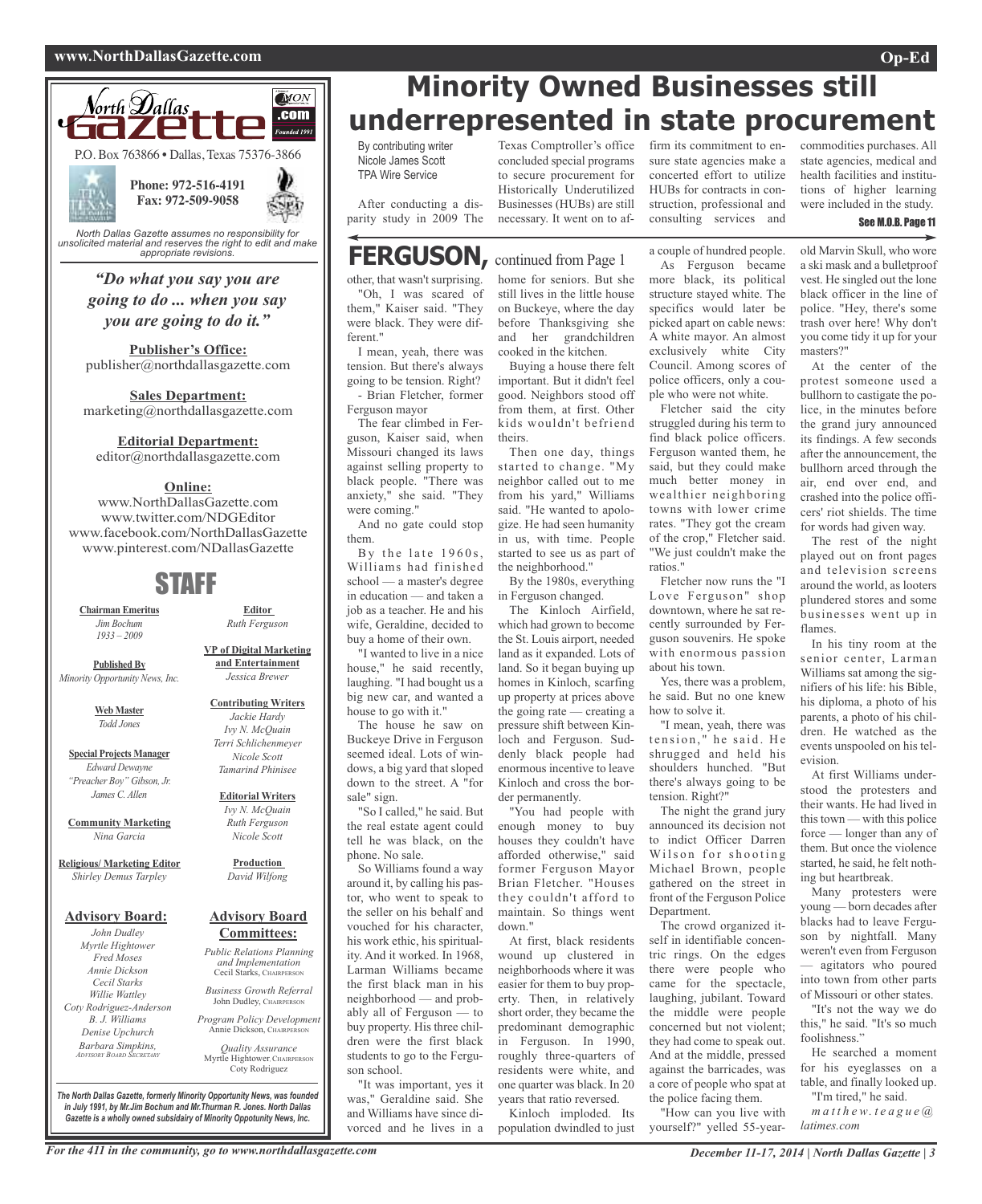# **Ten ways to wake up without a cup of coffee**

By Kate Bratskeir Special to the NNPA from *The Houston Forward-Times*

Coffee is good. Coffee is great. More than half of adults in the U.S. think so, drinking a cup of the stuff every day. The habit has been shown to lower the risk for diabetes, depression and some cancers.

While many of us count on a cup to wake us up in the morning, drinking coffee isn't the only way to energize yourself for the day ahead. Whether you're trying to cut back on your coffee consumption or have never been able to warm up to the beverage's bitter taste, check out the 10 other things that can invigorate your sleepy mornings.

#### **Try Some Uplifting Stretches**

"Fish pose" — lie flat on your back and bring your hands underneath your hips. Then, lift your chest above

your shoulders and stretch your head back slowly. Fish pose is just one yogic move that stimulates the body

#### **Chomp On An Apple**

Taking a bite of this energizing fruit is a delicious way to jolt your body into gear. Apples contain natural sugars and other carbohydrates that can help stabilize your blood sugar. Other fruits, like bananas and oranges, will do the same. Pair a fruit with a protein, like a serving of Greek yogurt, for sustained satiety.

#### **Roll Out Of Bed And Work Out**

Heading outside for a morning run may be the last thing you want to do while comfy under warm covers, but lacing up your sneaks in the a.m. has been shown to boost your mood and energy levels. Exercise releases endorphins that'll make you feel good and more prepared for the day.



five-mile run to reap these benefits. Try something like better mood and lower BMI — a double-win.

#### **Give Yourself A Massage**

One study found that performing a little acupressure could assist in providing a bit of energy. As HuffPost reported in 2013:

The study had volunteers stimulate five pressure points on the body for three minutes each: the top of the head, the point between your thumb and index finger, right below the center of the knee cap, below the ball of the foot and the base of your neck.

**Take A Cold Shower** Yes, it's miserable (but you will get used to it if you turn it into a habit), but the instant change in temperature can actually relieve stress and make you feel more alert.

If the idea is too much (or too cold) for you, start simple by splashing your face with some cool water. It'll have similar stress-relieving powers.

#### **Pour Yourself A Very Cold Glass Of Water**

Still feeling temperature shy? Compromise by drinking a cup of ice water first thing in the morning. Like the shower, it'll trigger your adrenaline and boost blood flow to your brain.

#### **Try Tea**

If you enjoy the ritual of sipping something warm in the morning, swap your cup of coffee for tea. The drink still contains caffeine (though considerably less)

for a little buzz, as well as many other benefits, including strengthening the immune system and lowering blood pressure.

#### **Call Mom**

Chatting up anyone with whom you feel a close personal connection can help charge you up.

But Mom may be best at it. She may have been the one to holler your name during the days you slept on a bunk bed, and she still might be the one to pull you from your groggy state. Research suggests merely phoning your dear mother could help decrease feelings of stress.

#### **Make Morning Its Own Soundtrack**

Craft yourself an a.m. playlist packed with your favorite energizing tunes and listen to it while you're getting ready in the morning. It'll help jazz you up.

**ALLEN,** continued from Page <sup>2</sup>

the southern Indian Ocean. "I was in Australia, mak-

ing sure that the aircraft was able to participate in the search and rescue of MH370, it was a good experience because we were working toward a common

goal that had a big impact on families," said Allen. Sailors' jobs are highly varied in VP-16. Approximately 60 officers, 200 en-

listed men and women make up and keep all parts of the squadron running

smoothly — this includes everything from maintaining aircraft airframes and engines, to processing paperwork, handling weaponry, and flying the aircraft.

the seven-minute workout (which takes about the same amount of time it'd take to brew and drink a cup of coffee) and earn yourself a jolt.

**Get Some Fresh Air And Sunlight** If you're really not down for a morning workout, consider going for a gentle stroll for your boost. The proverbial "breath of fresh air" has been shown to reduce feelings of stress and fatigue. Getting a dose of morning sun is linked with

"Every day I feel an extraordinary amount of pride to serve alongside our great

Nation's most inspiring men and women," said Cmdr. Daniel Papp, VP-16's commanding officer. "Our team is filled with hardworking and highly qualified professionals who hold uncommon levels of responsibility and account-

ability in support of our mission: To provide maritime patrol services to the fleet in support of national interests. Their work ethic, commitment, enthusiasm, and esprit de corps are second to none!"

As a member of one of *Community Outreach*

the U.S. Navy's newest maritime patrol aircraft platforms, Allen and other VP-16 sailors are proud to part of a warfighting team that readily defends America at all times.

*Source: Navy Office of*

INJURED IN AN ACCIDEN

Let Us Get You The Help & Money You Deserve

Auto Accidents 18 Wheeler Wrecks Slip & Fall



We Also Handle Criminal Defense & Wills and Probate

Gina Smith & Associates 2141749-0040



**Free Paisonal Injury** Consultation:



4 | December 11-17, 2014 | North Dallas Gazette com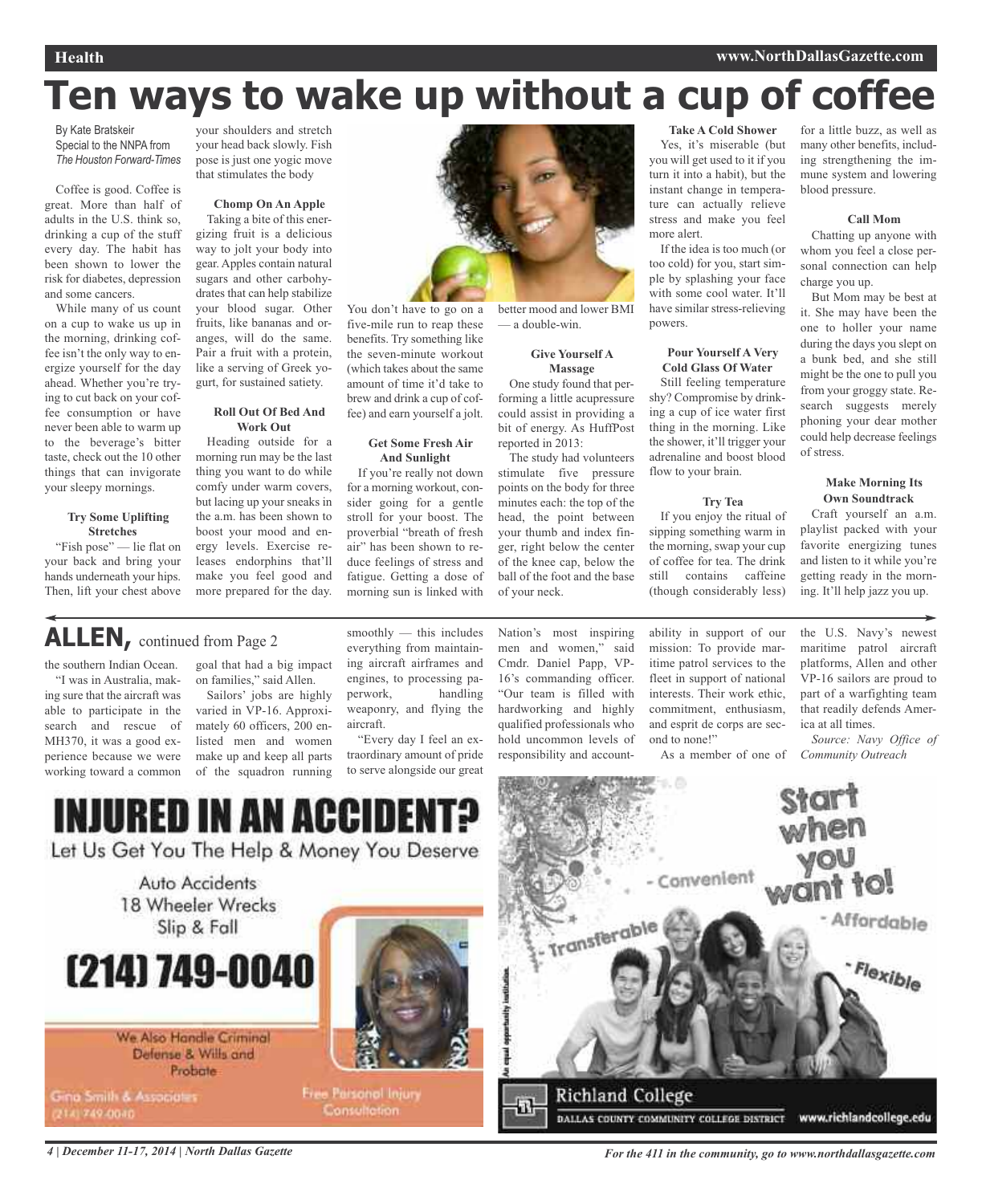## **AT&T faces \$10 billion discrimination suit**

By Freddie Allen NNPA Senior Washington Correspondent

WASHINGTON (NNPA) – A group that advocates for economic inclusion and fair contracting for Blackowned media recently filed a \$10 billion dollar lawsuit alleging racial discrimination against AT&T and DirecTV.

The National Association of African American Owned Media (NAAAOM) filed the lawsuit for an unnamed company that "owns seven original content, high definition television networks (channels), six of which were launched to public in 2009 and one in 2012" and according to the complaint "is the only 100 percent African Americanowned video programming producer and multi-channel operator/owner in the United States."

The suit alleges that AT&T and DirecTV violated a federal statute (Title 42 U.S. Code 1981) found in the Civil Rights Act of 1866, a law that was originally designed to protect freed slaves from discrimination as they joined the labor market and entered business contracts.

Marty Richter, a spokesman for AT&T, called the allegations 'out-

landish' and 'completely baseless,' and said that the company spent \$15.5 billion with diverse suppliers last year."

Skip Miller, the lead trial counsel for the plaintiff and partner with the Miller Barondess, LLP law firm in Los Angeles, said his firm is going up against one of the largest corporations in the United States with vast resources, but it's a lawsuit like any other lawsuit.

"The real deal is the money, that's what this is about," said Mark DeVitre, president of NAAAOM. "It's about economic inclusion in mainstream America. The First Amendment requires diversity."

According to the lawsuit, AT&T and DirecTV, collectively pay White-owned media companies approximately \$16 billion combined, every year for channel carriage license fees, but don't pay anything to 100 percent African Americanowned media companies.

Even though AT&T executives admitted that they have a "black problem" to the company, according to the lawsuit, they have largely adopted a "wait and see" approach, refusing to increase the amount of business they do with the Black media company, unless it has a negative impact on

**Improve your Selfie!** 

**Enroll Now!**<br>Spring Registration ends January 14

their merger with DirecTV.

"They [AT&T], just said, 'No,'" said Miller. "'We know you have good programming, but we don't want to deal with you."

AT&T carries one of the unnamed company's seven channels, but instead of paying carriage fees to the company, the telephone and media conglomerate requires that the company pay AT&T hundreds of thousands of dollars per year for the programming.

"Ultimately, AT&T stated that it would consider entering into a carriage agreement with the Company only if AT&T's and DirecTV's lack of 100 percent African-American owned channels interferes with approval of the acquisition," states the complaint filed on December 3. "Otherwise, AT&T would continue to refuse to contract with the Company for its suite of channels, and would shut out the Company from its billions in channel carriage license fees and advertising and expenditures."

The suit also alleges that AT&T and other Whiteowned media companies donate money to nationallyrecognized civil rights groups in an effort to "buy" their support, actions the complaint calls "window dressing and a deceptive

practice.'

"They can get up there say, 'We support the Urban League.'Those are all good organizations," said Miller. "But what does that have to do with the media business?"

DeVitre said those contributions don't have anything to do with getting African American voices and viewpoints on television.

According to the legal document, 100 percent African American-owned media receive less than \$1.5 million of the approximately \$4 billion that AT&T

See AT&T, Page 16

## **Indianapolis Recorder publisher passes at 69**

Dr. Benjamin F. Chavis, Jr., NNPA President issued a statement on the passing of National Newspaper Publisher Association member Bill Mays:

"On behalf of the National Newspaper Publishers Association Board of Directors and our entire NNPA membership across the nation, we pause sadly to express our sincerest condolences and sympathy to the family of William "Bill" Mays. At the age of 69, William G. Mays was the publisher of the Indianapolis Recorder

newspaper and the founder and CEO of Mays Chemical Company.

"Bill Mays was an outstanding and trailblazing entrepreneur in Indiana and was recognized nationally as a visionary and innovator. The Indianapolis Recorder continues to uplift the legacy of excellence and service that characterized the leadership of Mays. Our prayers are with the Mays'family. May the grace and love of God sustain all through this period of bereavement."



1000% Police by the probabilities from All rights new red

El Centro College **SMART STARTS HERE** ALLAS COUNTY COMMITATY COLLEGE DISTRICT *For the 411 in the community, go to www.northdallasgazette.com*

*December 11-17, 2014 | North Dallas Gazette | 5*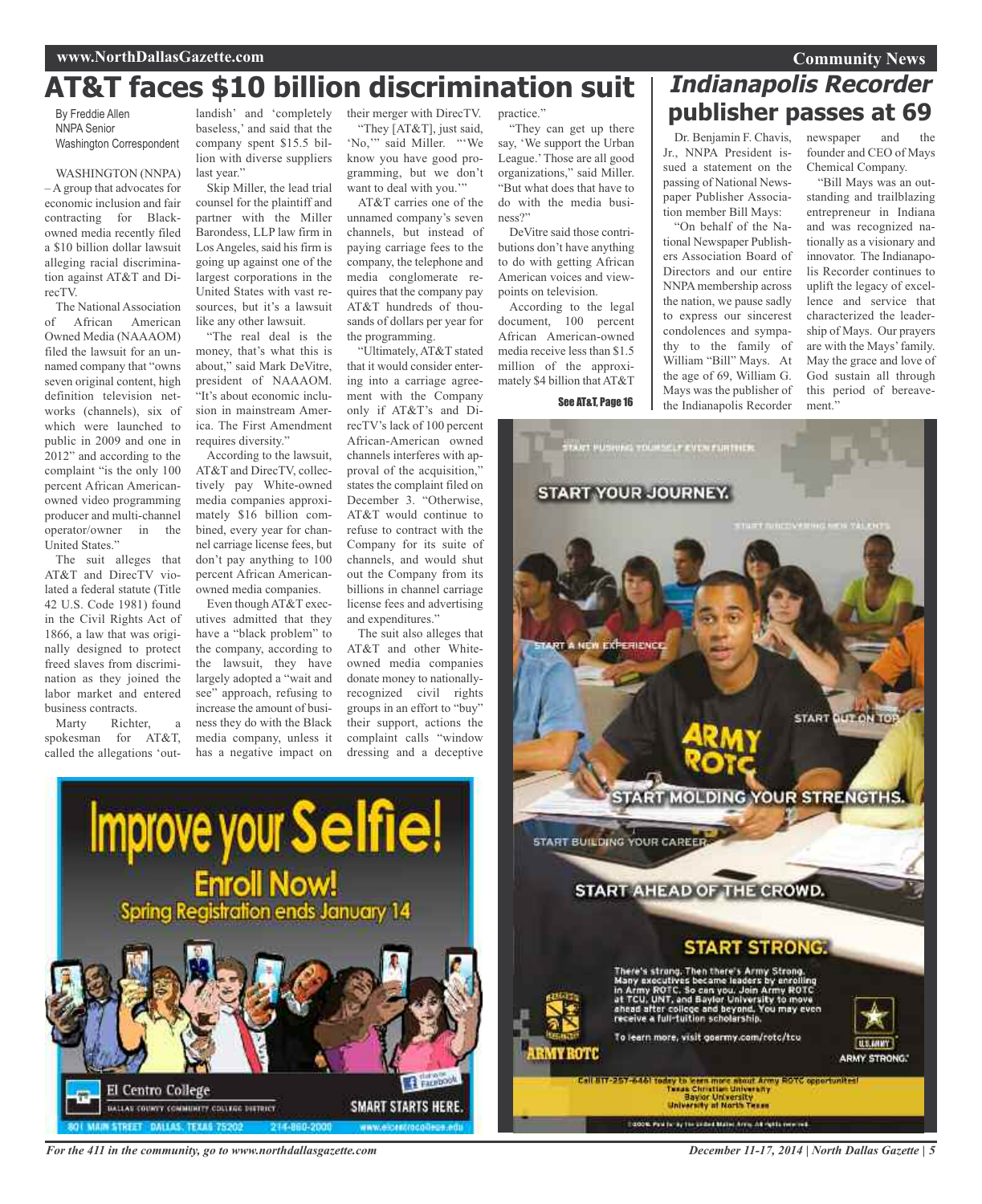# **'A View from the Bridge' on stage at the Collin College**

"A View from the Bridge" by Arthur Miller, a classic American tragedy, will be performed Dec. 4-14 at the Collin College Spring Creek Campus Black Box Theatre.

Set amongst the dock-

workers in Brooklyn's Red play explores themes of Hook district, "A View from the Bridge" tells the story of longshoreman Eddie Carbone, who smuggles his cousins into the American dream. A tragedy and modern classic, this

judgment, respect, relationships, possibilities and uncertainties.

Show times are 8 p.m. on Dec. 10-13 and 2:15 p.m. on Dec. 13-14. Due to limited seating, tickets must be

purchased in advance and are available at www.collintheatrecenter.com . Student and senior tickets are \$10 and general admission is \$10. For more information, contact the Collin

Theatre Center Box Office at boxoffice@collin.edu or 972.881.5809.

This play contains adult situations. It is up to the parent/guardian or patron to make the determination if

an event is age appropriate prior to purchasing tickets. Ushers will not prevent entry of children and young people. There will be no late seating for this production.

## **Richland College joins celebration at White House**

Richland College president Kathryn K. Eggleston, Ph.D., and Dallas County Community College District chancellor Joe D. May, Ed.D., joined President Barack Obama, the First Lady, Vice President Joe Biden and hundreds of other college presidents and higher education leaders in Washington, D.C., last week to announce new actions to help more students prepare for and graduate from college.

The White House College Opportunity Day of Action supported the President's commitment to partner with colleges and universities, business leaders and nonprofits to support students across the country to help the nation reach its goal of leading the world in college attainment.

"Richland College is well-positioned to be a part of such an ambitious initiative to assist greater numbers of students in their educational pursuits toward degree completion and well-paying jobs," said Eggleston.

To be a part of this event, Richland College committed to expanding its Science, Technology, Engineering and Mathematics (STEM) Center to reach more than 4,000 students during the next three to five years with proven programs to increase STEM success.

Richland College was able to create the STEM Center by leveraging community partnerships and external resources. Initially partnering with the Univer-

See RICHLAND, Page 13

NDG now has a "Special Advertising Package" for churches and non-profit organizations that need to let the community know about your Special Event.

## Opportunity You Can Measure...

#### **Church Events**

### **Non-Profit Org. Events**

- Church Anniversary • Fundraisers
- Pastor's Anniversary (Concerts)
- Women's Day
- Men's Day
- Special Events (Personal or Community)

### **Special Rate \$1** (Black & White, per insertion)

Ad size - 4.905" x 6" (Quarter Page, B&W) (NOTE: Color Ad \$75 extra per inserion) Production disclaimer - NDG ad meake-ready is not included in promotion. Layout/production of "copy ready" ad will be a nominal extra cost.

E-mail ad copy to: Marketing@NorthDallasGazette.com or call our Marketing Department today!





*6 | December 11-17, 2014 | North Dallas Gazette*

# **ALL Cars/Trucks WANTED Running or Not!** Damagod/Wrecked...OK! FREE pick-up and towing! Sell your car in 60 seconds! **CALL NOW FOR A** FREE GUARANTEED www.cashforcar.com **FREE**



**Same Day Move-In • GREAT Location!! (Dallas)**

STOP PAYING SO MANY FEES! Our rent is FULL SERVICE. We pay for utilities – electricity, heating, air conditioning, and janitorial services … it's all included! No "Plus-E" – No "CAM." NO PERSONAL OR BUSINESS FINANCIAL HISTORY REQUIRED! GREAT DEALS ON ONE-ROOM SUITES! --- STOP PAYING TOO MUCH RENT! (Just North of Downtown Dallas)

• Surveillance Camera • No Application or Application Fees • Five-Page lease - Short & Simple • Extremely Competitive Rates • Same-Day Move-In • Flexible Lease Terms • On-site Management, Maintenance, Leasing and Space Planning • Ample, Convenient Parking • No Credit Check • Beautiful Glass & architecturally unique Building! **Rent Starting at \$199 per month (9.99/sq.ft.)**

Office / Medical Space 1327 Empire Central (@ I-35 Stemmons Freeway) Dallas, TX 75247 (972) 432-5219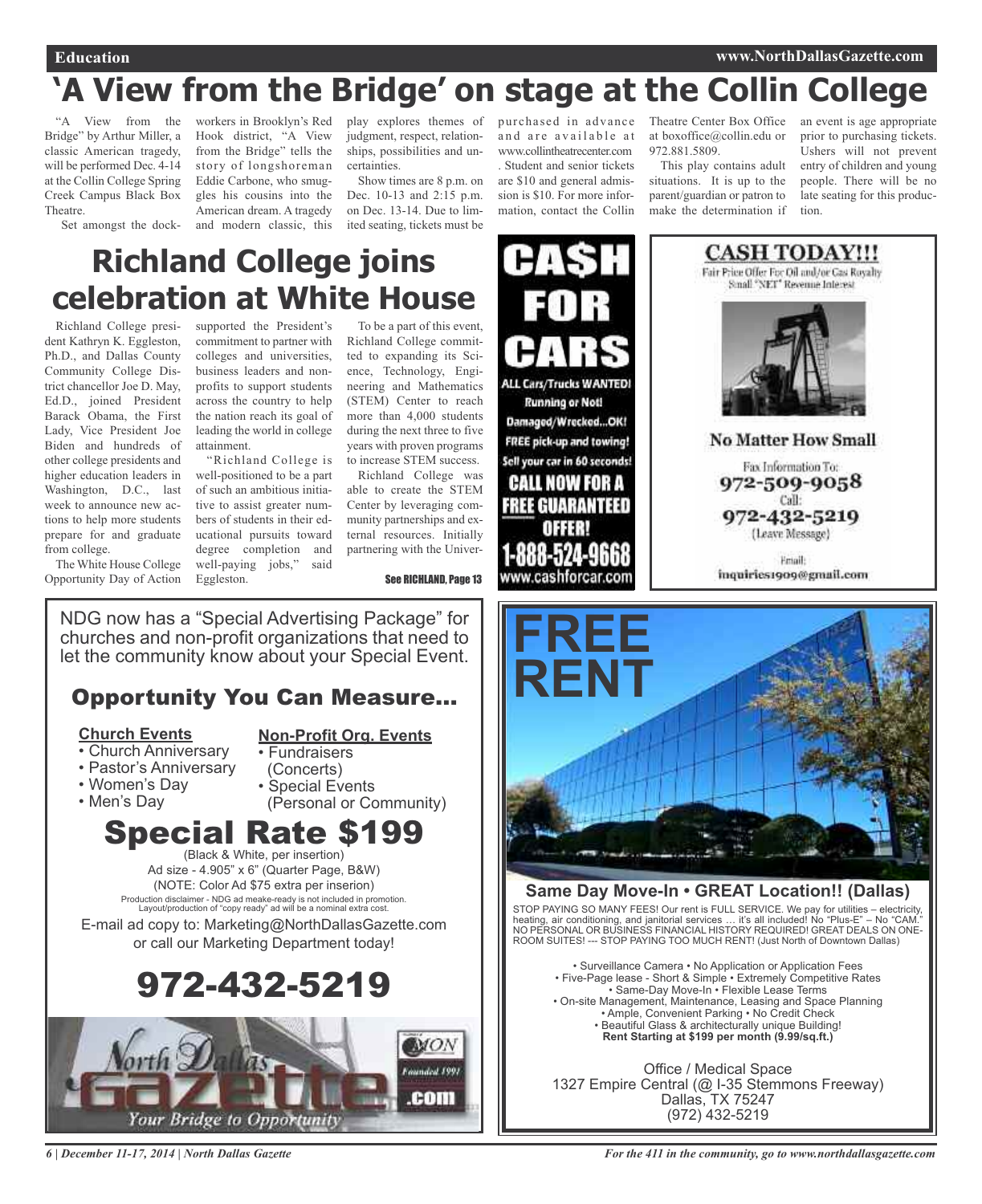#### **www.NorthDallasGazette.com Community** Spotlight

### **Chris Rock does Dallas...**



*Chris Rock the star of the upcoming flick Top Five visited Dallas to promote the film recently. A long-time Dallas Cowboys fan, Rock often enjoys visiting the home town of his favorite team. For this trip he apparently got in touch with his more traditional "cowboy" side of as shown in these photos.*



## **CHANGE,** continued from Page <sup>1</sup>

Black leadership in Ferguson? Where are the community activists and local organizers? In a town that is 67 percent Black, why are five of the six city council members White as well as the mayor?

With Blacks comprising 86 percent of traffic stops, 92 percent of arrests and the only ones being shot dead in the streets unarmed, why are we not turning up in droves at the polls. How come between the shooting of Michael Brown on August 9 and the deadline to register to vote on Oct. 8 only 204 residents of Ferguson became registered voters?

It goes without saying the righteous indignation of those in Ferguson in the form of protests, rioting and looting is understandable. Their pain is not only felt but also shared. However this energy can and should be much more effectively channeled. There must be

someone on the ground, some voice of reason in Ferguson who can provide the much needed direction and guidance to lead Blacks in reversing their current condition.

How is it the same people who created close to half of this country's inventions during the Reconstruction and Jim Crow eras are now incapable of electing a government that is representative of and speaks for them when they are two-thirds of the population? This kind of reality can only exist within the Black community. No other ethnic group would allow this.

And while we are still waiting on "the Man" to save us, thinking White America holds the key to our salvation, we continuously forfeit the opportunity to change our own reality. On Nov. 4, 2014 the same residents of Ferguson and the St. Louis region who are enraged and protesting the

gross injustice that occurred with the killing of Michael Brown and subsequent acquittal of Darren Wilson had the opportunity to elect a new County Executive, an African-American. But not just any African-American, a long-time civil rights activist who also led protests against the killing of Trayvon Martin. Coming on the heels of the killing of Brown, Zaki Baruti should have been a shoo-in. Especially when one considers the alternative, Steve Stenger who won his primary largely due to the support of Prosecutor Bob Mc-Culloch.

Blacks in Ferguson and in cities all across America do not have the political clout to change legislation in Washington but what we do have is power to change our local governments.

Protesting, boycotting, marching, pleading, moral suasion, even looting has not nor will never persuade White America to fix what is wrong in the Black community. It is not their re-

sponsibility nor are they capable. They have their own problems that need fixing. No, just as we built flourishing communities in Tulsa, Oklahoma and Hampton Roads at a time when segregation was legal, we had no voting rights and very other civil rights, so can we now.

There is a particular resonance in that age-old saying "God grant me the serenity to accept the things I cannot change, courage to change the things I can and wisdom to know the difference."

Black people in Ferguson, Chicago, Philadelphia, Jackson, Dallas or anywhere else in these United States of America cannot change how Whites feel or think about them. We cannot change how White America values us. What we do have the power to change is us.

The time is long overdue for Black America to break the curse of Willie Lynch and empower ourselves and communities.



# Winter weather's coming. Is your home ready?





Whether you need to replace drafty windows, an aging water heater, or an energy-guzzling furnace, our affordable Unsecured Home Improvement Loan can help you warm up your home. just in time for holiday quests.

#### Unsecured Home Improvement Loan

- Not tied to home value or equity
- Borrow as little as \$500'
- Funds immediately available
- Competitive fixed rate
- No closing costs

Ready to warm up? Give us a call at 972-578-5000. Hablamos español - 972-801-5858



www.FDIC DIENDER<br>ENDER (1) Boozeer man met ontar qualitation during and like you all the SLEM and and the state of any structure of the state of the SLEM (1)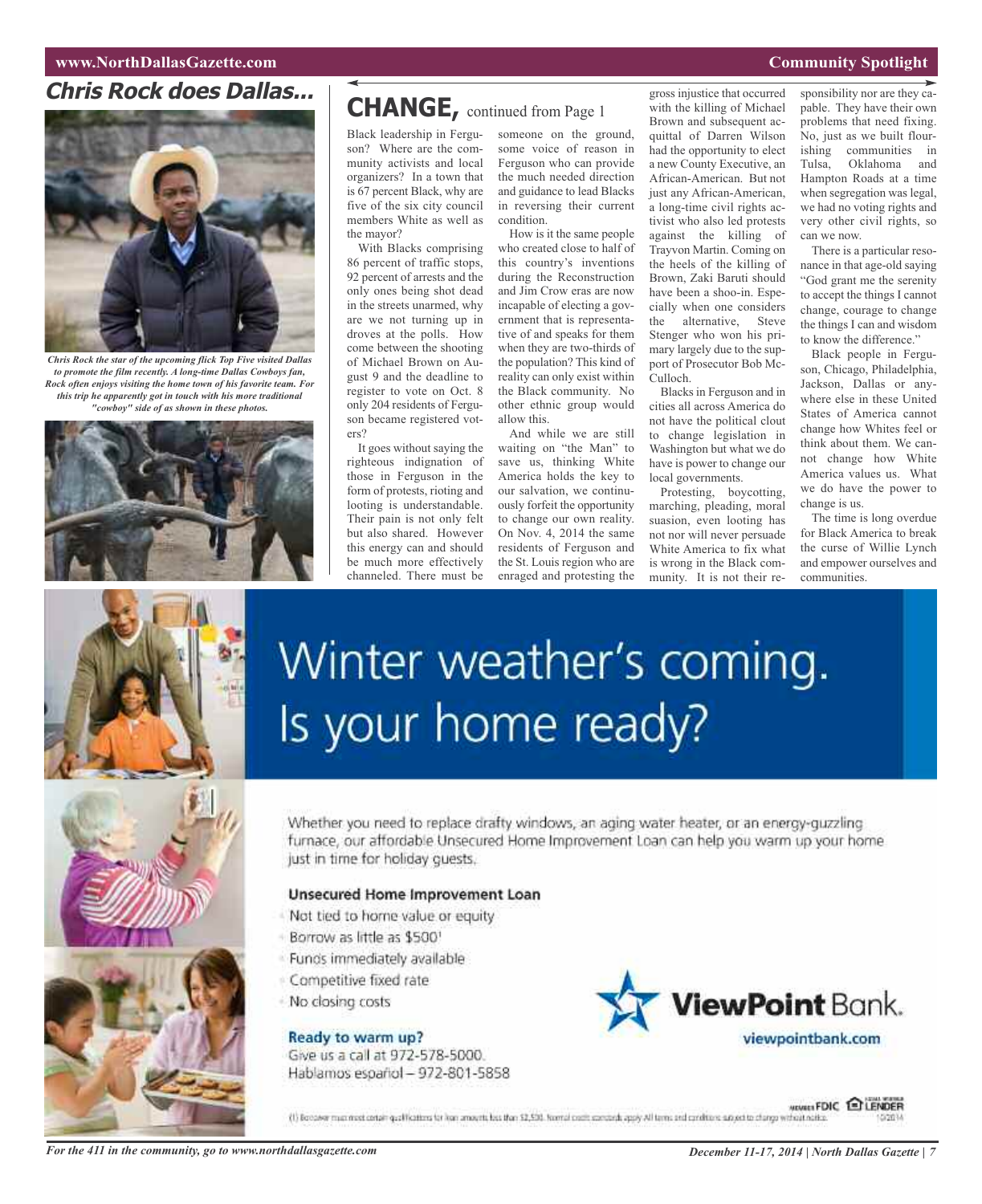# **NDG 12 Days of Christmas Gift Guide Kicking Off**

By Ruth Ferguson NDG Editor

Keep your eye on North-DallasGazette.com for a wide range of gift ideas starting on Dec. 10!

We will spotlight items for children, seniors, your sweetheart, co-worker and even your doggie! Just to

**MOLIDAY.** STUFFING

give you an idea of the treats in store:

The Oh My Goodness this is beyond good bread is from La Brea Bakery. Their Holiday Stuffing Loaf totally lives up to the promise of being unique and savory, infused with sage, celery, thyme. My office much to my personal disappoint-

ment devoured it, because yes I wanted to enjoy it all by myself. I set it out on the conference table and someone quickly found butter and the rest was history. From the mo-

ment you smell it, you know it is going to be delicious. Some cooks might break it up and use it for homemade stuff. Smart eaters will slice it and use it for a lefto v e r t u r k e y sandwich. The Cran-

berry Walnut Loaf and Salted Caramel Pecan Loaf are also

delicious. You can actually make one of these unique loaves yourself. But trust me you would much rather

## **The naked and the bed**

It's cool to sleep in the buff and that's good for you, according to the Association of Mature American Citizens.

Dr. Chris Idzikowski, Director of Scotland's Edinburgh Sleep Centre, says "the advantage of sleeping naked is it's easier for the body to cool and maintain the lower temperature the brain wants to achieve."

sleep called, Sound Asleep: The Expert Guide to Sleeping Well." In it he also advises the older folks among us, who might be tempted to wear bed socks on those nights when it may be a bit brisk, to swap them out for a hot water bottle.

'Bed socks don't allow you to lose heat from your feet, so you'll end up too



*8 | December 11-17, 2014 | North Dallas Gazette*

He's written a book about hot. Hot water bottles get your feet warm, but then they cool down or can be kicked out of the way."

> The National Sleep Foundation says one third of American adults sleep in the nude and that many of them report the practice offers a variety of health benefits. They also say it makes for a better love life, according to AMAC.

*Dallas resident, George Way recently received a refurbished 2008 Honda Civic and six months of car insurance on Veteran's Day compliments of Progressive Insurance.* **New wheels for a warrior...**

> *George is a 23-year old Army Veteran who has been deployed to both Afghanistan and Iraq. He moved to the Dallas area this past summer to enroll in Universal Technical Institute to become an Auto and Diesel Technician. After his car broke down and was unable to be fixed, George struggled to get to his daytime job in North Dallas, UTI in Irving and his part-time job at A T & T Stadium in Arlington.*

*George says that receiving the car has changed his life, and he has even been able to get a better full-time job now that he no longer has to rely on public transportation.*

get one of their wonderfully baked loaves delivered to your front door. Visit LaBreaBakery.com for recipes and to order these breads and much more.



Ella's Kitchen provides parents (grandparents and aunts welcome too!) to have fun and make memories with kids in the kitchen. The Cook Book – The Red



One and The Big Baking Book – The Yellow One are two cute books that spotlight how to make healthy eating fun, tasty, and believe it or not actually! (\$13 each,walmart.com)

You don't have to live with a grumpy cat if you give them a Feline Yogi Cat Yoga Mat complete with their very own catnip ball (\$24.99). The sisal rope with a catnip stuffed twine ball is attached to each yoga mat to stimulate and inspire your cat.

Your purchase will help out homeless animals at A d o p t A n d S h o p . o r g where they are for pets not profit!

Keep your eyes on North-DallasGazette.com for more gift ideas throughout the holiday season for everyone on your holiday shopping wishlist.

## **Dare to Dream**

The key to growth for all companies is the magic of customer acquisition. In the 21st Century, with Facebook, Yahoo, and Bing, companies are moving toward the Internet with amazing purpose and speed as a potential customer can get more information quickly rather than using traditional marketing. In the 1990's, a viable company would be very foolish not to advertise in the Yellow Pages.

However, in 2014, that same company might hesitate to utilize traditional advertising yet very pro-active to insure they are seen on the World Wide Web that provides their potential customers with immediate information accessible with just the click of a mouse. We are now an "Information Society" that must have it NOW, not later. The quicker a company can provide that information, the better.

There is a Web Site called "BRILLIANT COMPENSATION" which outlines very efficiently the role and value of Network Marketing as one of the MOST EFFEC-TIVE MEANS of customer acquisition for numerous companies such as Mary Kay, Amway, Shacklee, Jusuru, ACN, etc. This Web Site will show in no uncertain terms how you can be part of a plan and a program that will "potentially " provide you with an income stream for life as long as you consistently are involved with "customer acquisition".

The key to this growth is finding a team of people and services that are in residual PAID PROMOTIONAL ADVERTISEMENT

demand. Products such as fuel, power, electricity, groceries, etc., that are consumable so that the customer continues to come back and purchase again and again. NSA Water Filters made many millionaires in the 1990's, but it lacked the variable of consumption that results in residual sales.

My team of leaders are working with a company that provides residual income to those who put forth and make the effort.

You will spend the rest of your life hoping that Social Security is sufficient to meet your needs in your sunset years. If you work with our team, you may never have to worry about Social Security again.

Our team has a power / energy product and service that will rock your world by allowing you to potentially generate a retirement income within just six to eight months\*. {Of course, certain restrictions/qualifications apply)\* This service is wonderful for seniors as it will help them eliminate and/or replace their electricity bill and generate a second income. The potential to generate serious income is incredible. When you call Mr. Ewing of Dallas, he will direct you to all of the information you need. **Please call 214-205-1436** and we will get you started on your way to dream again.

No hype. No false promises. No illusions. One must be willing to work our plan !

The key is that you do not have to PAY TO PLAY ON YOUR WAY to success.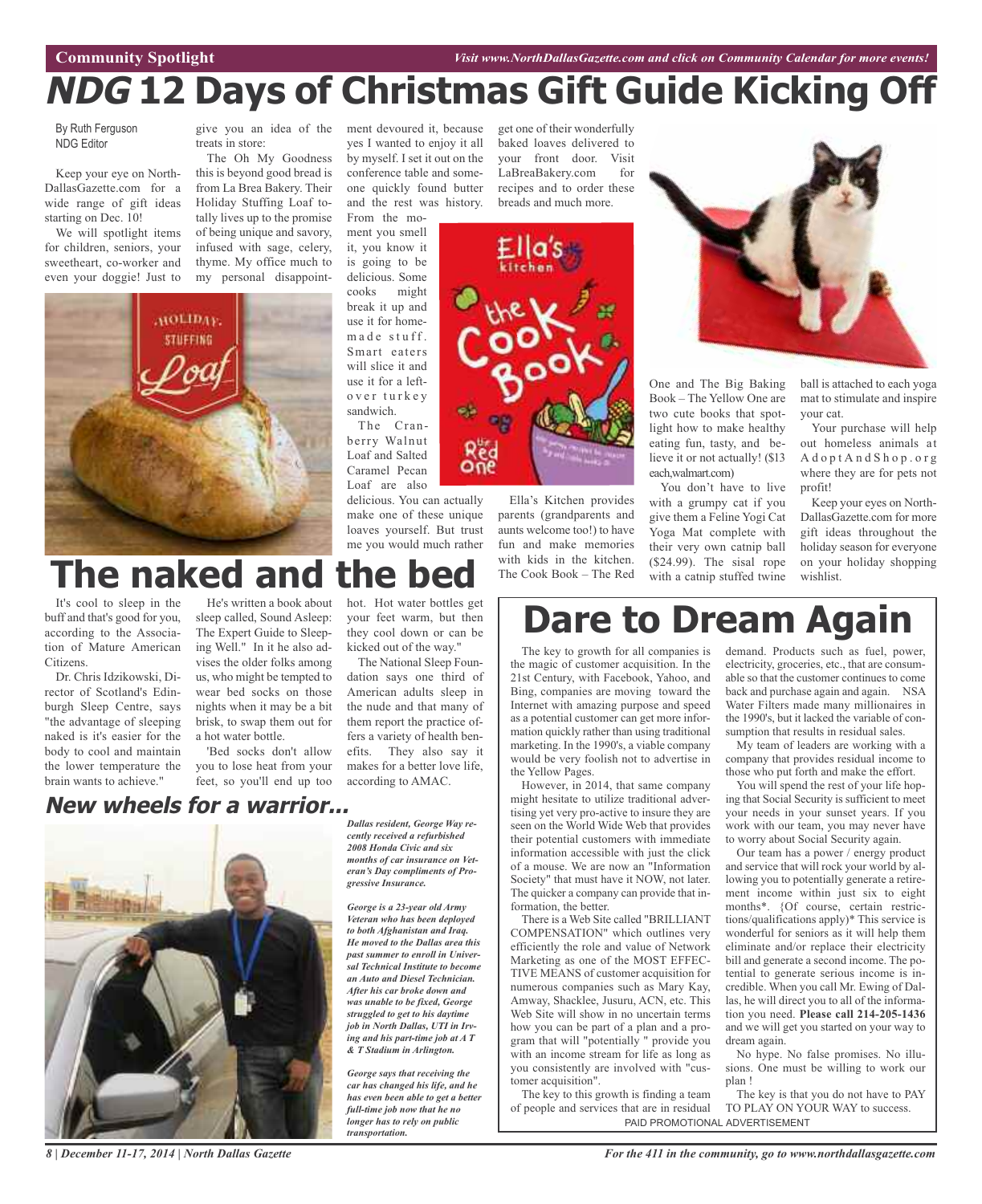### **Jubilation II: The Colors of Christmas is a unique musical celebration for the season**

By Ruth Ferguson *NDG* Editor

Jubilation II: The Colors of Christmas is one of the few unique seasonal program celebrations Dallas theater goers can enjoy. The show is filled with clever Christmas re-mixes of wellknown Motown and R&B hits. Jubilee artistic director Tre Garrett and music director Geno Young do an incredible job of rewriting familiar tunes adding a holiday spin to legendary songs

such as *Proud Mary* and *The Way You Do The Things You Do.*

The story is told through the imaginative eyes of young Rudy Eastman (named in honor of the founder of the Jubilee Theater) as his imaginary friends host a rent party. To raise the money their friends (the audience) is invited to kick back and enjoy the musical spins by the Silver Belles (Ja'Shaelyn Carmichael, Whitney Coulter and Lakesha Clark)



think the Supremes; and the soulful Mistletoes (Anthony Denson, Gabriel Lawson Phillips Jr. as Leroy the MC

and Durant Searcy). The show is headed up by Oris

taught herself to play the guitar and now plays "drums, guitar, a little bass, a little piano and flute. Sometimes, when you of the show and Liz Francisco as Mama M who adds spiritual weight and wisdom to the show. She is the Mama we all remember during the holiday season. Leading the songs we treasure from the church choir.

JuNene K is doing double duty on stage as the Ruby's (played by the young Keith Galloway Jr.) mother and the praise and worship dancer during Who Would Imagine a King. She is also the choreographer of the show working with a tal-

know too much about an instrument, you can get lost in

Everything from me comes from the most basic

that.

ented group of young performers who bring a sense of fun to the show as they do everything from the Twist to the Pony during the show.

The audience enjoys the show because of the talent and content, but also just because the performers seem to be truly having a good time.

Visit the www.jubileetheatre.org for ticket information before the show ends on Dec. 28. It is a family treat you should not miss!

point of musical under-

Dallasites can enjoy her music this Sunday at the House of Blues at 7 p.m.

standing."

## **Elle Varner on stage at House of Blues this weekend**

Elle Varner's journey begin with Perfectly Imperfect (MBK Entertainment/RCA Records), which she wrote and co-produced, and it's evident that her early experiences have served her well. Crafting the album also proved to be a full-circle moment for the 23-year-old singer/songwriter as she enlisted the help of her parents – Jimmy Varner and Mikelyn Roderick – both of whom contributed their production and vocal arrangement talents and pushed Elle toward, and beyond, the bounds of her creativity.

When asked to describe her feelings about the fin-



ished product, Elle takes a moment to ponder the question. "I can honestly say that I'm in love with every song on this album," she says, matter-of-factly.

Elle recalls the first time she really heard her own voice – she was nine years old and singing in her church's youth choir. That notes Elle, who eventually

was the spark that ignited her drive to pursue the arts. Soon after, she had a shortlived moment with the flute, followed by formal piano lessons.

"I wasn't very disciplined about practicing when I was younger, which I think was a blessing in disguise,"

## **Ring in 2015 with John Legend**

Grammy-winning R&B singer, songwriter, and pianist John Legend, born John Stephens, was a child prodigy who grew up in Ohio, where he began singing gospel and playing piano at the age of five. Stephens left his home state at 16 to attend college in Philadelphia, and it was there that he first found a larger audience.

Not yet out of his teens, Stephens was tapped to play piano on Lauryn Hill's "Everything Is Everything," a Top 40 hit for the Fugees member's 1998 album The



Miseducation of Lauryn Hill. After completing college, Stephens moved to New York, where he built a loyal following playing in nightclubs and releasing CDs, such as Live at Jimmy's Uptown (2001) and Live at SOB's (2003), that he sold at shows. He also became an in-demand session musician, playing and occasionally writing for a wide array of artists, including Alicia Keys, Twista, Janet Jackson, and Kanye West.

Ring in 2015 with Legend at WinStar Casino on New Years Eve at 9 p.m. For tickets and more info visit BoxOfficeTicketsales.com.



817-338-4411 www.jubileetheatre.org

# **Ticket Giveaway**

Enter to Win! NDG Entertainment Ticket Giveaway!!! Visit www.northdallasgazette.com<br>Ticket Giveaway

ort Worth, Texa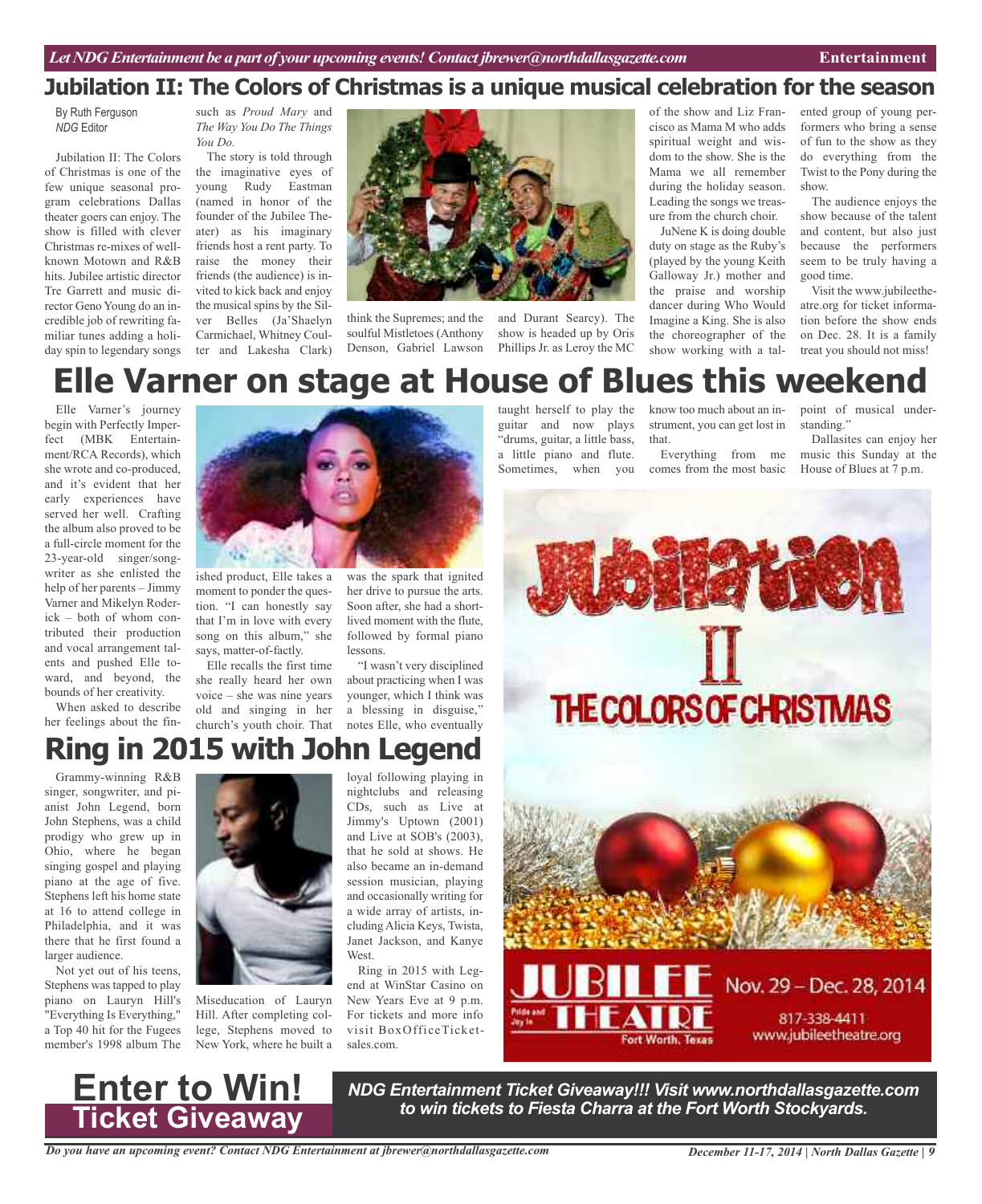Entertainment Too! *Let NDG Entertainment be a part of your upcoming events! Contact jbrewer@northdallasgazette.com* 

## **Dallas Children's Theater rings in the New Year with the Lone Star Circus**

Dallas Children's Theater brings the Lone Star Circus back by popular demand after record-setting ticket sales last year. Ring in the New Year with an unforgettable circus extravaganza featuring an international cast of acrobats, aerialists, hand balancers, jugglers, clowns and more.

As part of its season themed Believe, Dallas Children's Theater invites patrons to believe in the unbelievable with acts from the award-winning Lone Star Circus' presentation of Oh lá lá, an all-new holiday production.

"We love Lone Star Circus!," says Sandra Session-Robertson, Senior Director of Communications and Philanthropy. "Both organizations are committed to

great entertainment for children and families and by working together, we introduce new people to the work of both groups.

"We are proud to have enhanced our partnership in the last couple of years by making this offering a part of DCT's season."

Join DCT and LONE STAR CIRCUS for this limited engagement addition to your holiday celebration. Oh lá lá will run December 27, 2014 through January 4, 2015, at The Rosewood Center for Family Arts, 5938 Skillman in Dallas.

Ranging from \$20-\$46, tickets are available by calling 214-740-0051 or visiting online at dct.org.

Current ticket prices are \$29-\$129. For tickets and information, visit www.mydso-.com/Holiday or call

214.TIX.4DSO.



## **Christmas at the Dallas Symphony 2014**

The Dallas Symphony Orchestra (DSO) is a Christmas tradition for many in the DFW area.

Dallas Symphony Christmas Pops, the beloved holiday music extravaganza, runs until Dec. 21, 2014 lead by Conductor Lawrence Loh the Dallas Symphony Orchestra and Chorus, Children's Chorus of Greater Dallas and a special guest vocalist Jubilant Sykes in performances of

cherished holiday hits and classic carols.

Celebrate 2015 with music during New Year's Eve with the DSO conducted by Oliver von Dohnányi, celebrating festive classics and Viennese waltzes in the elegant splendor of the Meyerson, featuring glamorous soprano Laura Alonso Padín.

Gospel greats Blind Boys of Alabama and special guest Ruthie Foster come to

Dallas on Dec. 15. Formed in 1944, the group of five have prospered through six decades and continue to bring their signature style to a new generation.

"We sing gospel music," says founding member Jimmy Carter. "We're not going to ever deviate from that."

All evening performances begin at 7:30 PM. Matinee performances begin a 2:30 pm.

## **Add a little Sparkle to the holidays**

If you are looking for a holiday outing that the entire family can enjoy then look no further than Sparkle at the Anatole. The annual holiday-themed, familyfriendly experience takes place indoors at Trinity Hall within the hotel. For less than a  $$100 (Ages 13 - 64)$ : \$19.95; Kids 4-12 and Seniors 65+: \$15.95; Children three and under: Free) a family of four can enjoy ice skating, Santa's Hilltop Slide, Bounce House, Velcro wall, stories with

Rudolph, movie lounge, Nothing Bundt Cakes cake bites, arts and crafts. Even parking is included in the price. Your holiday experience also includes an array of live entertainment (check the calendar for a schedule of events), impressive light shows, animatronics elves and reindeer and photos at the Sparkle Snap Shacks.

The Saturday and Sunday before Christmas you can arrange for your good little girl or boy to have breakfast with Santa. The cost for

Breakfast with Santa includes tax and gratuity as well as Sparkle tickets. Tickets for adults are \$39, kids 4-12 and seniors 65+ are \$31 and children 3 and under are free. To make reservations call the Sparkle hotline at 214-761-7814 or email Samantha.Waugh- @hilton.com.

Sparkle runs through ends Sunday, January 4th. Visit www.SparkleAtThe-Anatole.com for the daily calendar of events, times and details.

## **Win tickets to Fiesta Charra**

Come out and attend the Fiesta Charra held by Jim Austin Online and the Fort Worth Stockyards Coliseum in the Natural History District on Sunday, Dec. 14 from  $7 - 10$  p.m. Enjoy watching Charro events and listening to live music. Abigail Garcia, Raul Sanchez,



Del Norte, and Mariachi King of Kings will perform music to accompany the action going on in the ring.

For more info about the event and to purchase tickets visit www.cowtowncoliseum.com

To enter for a chance to WIN two tickets fill out the entry form found on our Facebook page



**STOCKYARDS** 

FOR MORE INFO, VISIT JIMAUSTINONLINE.COM OR CALL 817.923.9305



*NDG Entertainment Ticket Giveaway!!! Visit www.northdallasgazette.com to win tickets to Jubilation II: The Colors of Christmas at Jubilee Theatre on Dec. 26!!!*

*10 | December 11-17, 2014 | North Dallas Gazette*

*Do you have an upcoming event? Contact NDG Entertainment at jbrewer@northdallasgazette.com*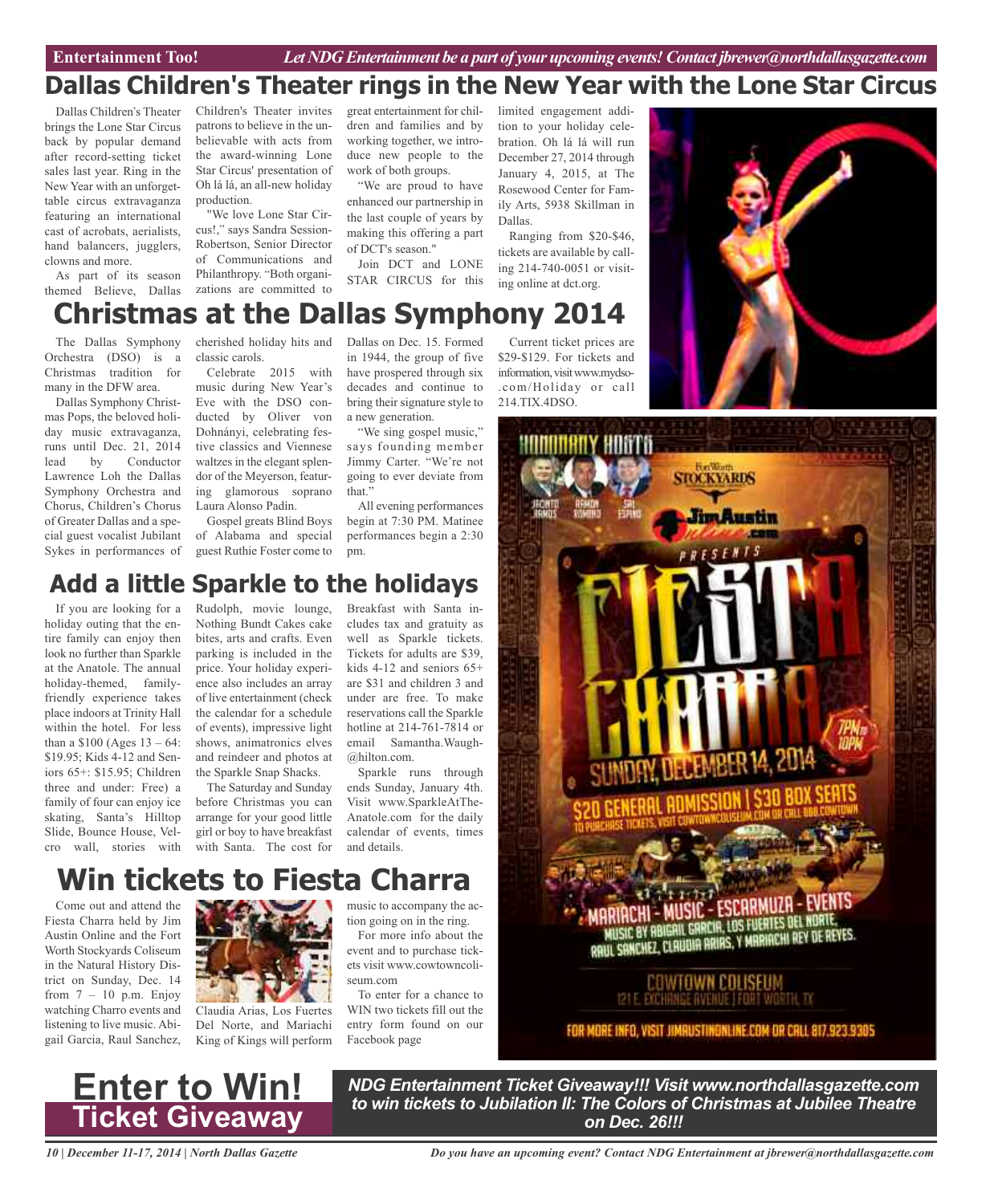# **Smart tax moves to consider before New Year's Eve**

#### By Jason Alderman

The flurry of activity during the last weeks of December can make it difficult to pay attention to finances. If you want to save on your tax bill come April, now's the time to make some critical moves.

If you have a tax advisor or financial planner, it's wise to run these ideas by them first. Here are some suggestions to investigate by year-end with follow-up in the new year:

Accelerate your deductions and defer your income. It makes the list every year because it works. To keep your 2014 tax bill low, try to defer bonuses, consulting income or selfemployment income until 2015 while taking as many deductions as you legally can in 2014. Deductions may include paying your January federal and state income taxes before Dec. 31, real estate taxes and interest payments.

Bunch non-urgent medical expenses this year or move them to 2015. If you have non-emergency medical procedures coming up, it's a good idea to pack them into the same year so people under age 65 can exceed the 10 percent adjusted gross income (AGI) minimum for medical expenses. For those over age 65, the AGI minimum is 7.5 percent.

Make last-minute withholding adjustments. If you've started making more money later in the year, make sure your withholding or estimated tax payments are adjusted before Dec. 31 so you don't face underpayment penalties later.

Evaluate your traditional and Roth IRA holdings. Many people who expect their tax rate to go up in retirement convert traditional IRAs to Roth accounts in

source of that revenue is



advance. Those who don't do so keep their traditional accounts as-is. No matter how close you're getting to retirement, it's a good idea to take inventory of your IRA investments to make sure they're accessible and to contact your tax advisor if you have questions about strategy.

Contribute as much to retirement accounts as possible. Putting money away for retirement is always a good idea – for your tax bill and for your future. For tax year 2014, individual  $401(k)$ (http://www.practical-

moneyskills.com/401k) contribution limits are \$17,500 and \$5,500 for an IRA (not including catch-up contributions for taxpayers 50 or over). In 2015, those contribution limits will go up to \$18,000 and \$6,000 respectively.

Consider HSAs and FSAs. High-deductible insurance plans may offer a health savings account (HSA) option that allows you to deposit pretax dollars to pay for medical expenses high-deductible plans don't cover. Flexible Spending Accounts (http://www.practicalmoneyskills.com/fsa) also allow pre-tax dollars to pay for dental care, vision checkups and glasses and over-the-counter drugs.

Gather state and local sales tax receipts. If you itemize your deductions, consider whether to deduct state and local sales taxes instead of state and local income taxes.

Consider a gift. Individuals can give up to \$14,000 a year per beneficiary to as many people as they'd like during 2014 free of gift or estate tax. That amount goes up to \$28,000 per beneficiary per year for spouses (both individual and spousal numbers will stay the same in 2015).

Make a last-minute charitable deduction. If you itemize, you can deduct for charitable contributions – but do some homework first. GuideStar.org lists every IRS-registered nonprofit organization, so you can do full research on the organization's work and legitimacy as well as its tax status.

**Market Place**

Take that home office deduction. If you use part of your home for business or if your office is an unattached structure, you may qualify for a home office deduction up to \$1,500 a year.

11. Watch the news and keep your tax preparer's number handy. Congress may spend its final days arguing over a variety of expired tax breaks still pending. It's important to keep an eye on tax news between now and New Year's Day.

Bottom line: Use the end of the year to gather records and advice and make smart choices taxwise and otherwise.

Jason Alderman directs Visa's financial education programs. To Follow Jason Alderman on Twitter: www.twitter.com/Practical-Money.

**M.O.B.,** continued from Page <sup>3</sup>

The following primary points highlighted in the study to confirm disparity were as such:

• statistical disparities by race, ethnicity and gender classification in current HUB utilization, particularly in prime contracting

• statistical disparities by race, ethnicity and gender classification in the private marketplace, particularly in the area of utilization of women and minority owned firms in commercial construction

• statistical disparities in firm earnings by race, ethnicity and gender classification, even after controlling for capacity-related factors; and

• anecdotal testimony of disparate treatment as presented by business owners in interviews, surveys, public hearings and focus groups.

The more than 200 state agencies and institutions of higher education have a cumulative multi billion dollar annual budget. A great

generated from 60 different taxes and fees. Taxes and fees such as property tax, sales tax, cigarette, tax, alcohol tax, hotel tax, various motor vehicle taxes that all citizens of the state pay. For the fiscal year of 2013 the comptroller's office collected close to \$48 billion in taxes alone. So what is the connection and what does this have to do with state agencies? If you drive a car, buy alcohol, smoke cigarettes, own property, or patronize hotels then you are contributing to that whopping \$48 billion the state collects to fund various state agencies such as the Department of Transportation, and Public Utility Commission and institutions like Sam Houston State, Texas A&M and University of Texas just to name a few.

In essence these agencies and institutions belong to the communities and should in kind serve those communities. So when the Depart-



ment of Health and Human Services advertises in the medical journals and fails to do so in African-American newspapers it is a great disservice. It is the Black press that is the pipeline of communication into the African-American community where the prevalence of diseases such as diabetes and stroke is twice that of Whites. African-Americans have the highest age-adjusted heart disease death rate and African-Americans have the highest hospitalization rate of all ethnicities. In the interest of serving the African-American community the Department of Health and Human Services is remiss in bypassing Black newspapers.

But it's not just the Black press that is underrepresented when it comes to state procurement and contracting. According to the 2014 annual Historically Underutilized Business (HUB) report \$15,113,071,094 were awarded to non-HUBs compared to \$2,060,862,969 awarded to HUBs. Asian Pacific, Black, Hispanic, Native American, Woman Owned and Service-Disabled Veteran constitute

### HUBs.

All state agencies and institutions are required to keep annual reporting of their expenditures. There is a special report generated specifically to detail how much funding and bids are awarded to HUBs. Just to provide a few examples of the inequality that exists, the University of Texas Health and Science Center's 2013 report listed 42 out of 559 bids/proposals that were awarded to HUBs, 25 of which went to women. In fiscal year 2013 the Department of Transportation contracted a paltry 4.82% of its construction contracts with HUBs. The same year the Public Utility Commission awarded 250 contracts of which 90 went to HUBs. Of those 90, 26 went to Asian males, 2 African-American males, 7 Hispanic males and 1 Hispanic female and 1 Native American male. The remaining 53 were awarded to women. The Alcoholic Beverage Commission awarded 1,600 contracts. The breakdown of those contracts were as follows: 1 Asian male, 1

Asian female, 6 African-American males, 49 Hispanic males, 1 Hispanic female, 2 Native American males and 246 women. These are just four examples but the pattern is consistent among the majority of agencies and institutions. Moreover, most often many of the contracts that are awarded primarily go to women who are neither Asian, African-American, Hispanic or members of any ethnic group.

The issue at hand is not about set asides, diversity or even affirmative action. Albeit groups that have been historically excluded should receive special consideration. However HUBs contribute and put into the collective pot so to speak just as much as other businesses. Any procurement HUBs receive from state agencies are not only deserved but also earned. We are not talking about handouts or charitable contributions. In viewing the above chart suffice it to say HUBs are clearly not receiving their fair slice of the pie. Not by a long shot.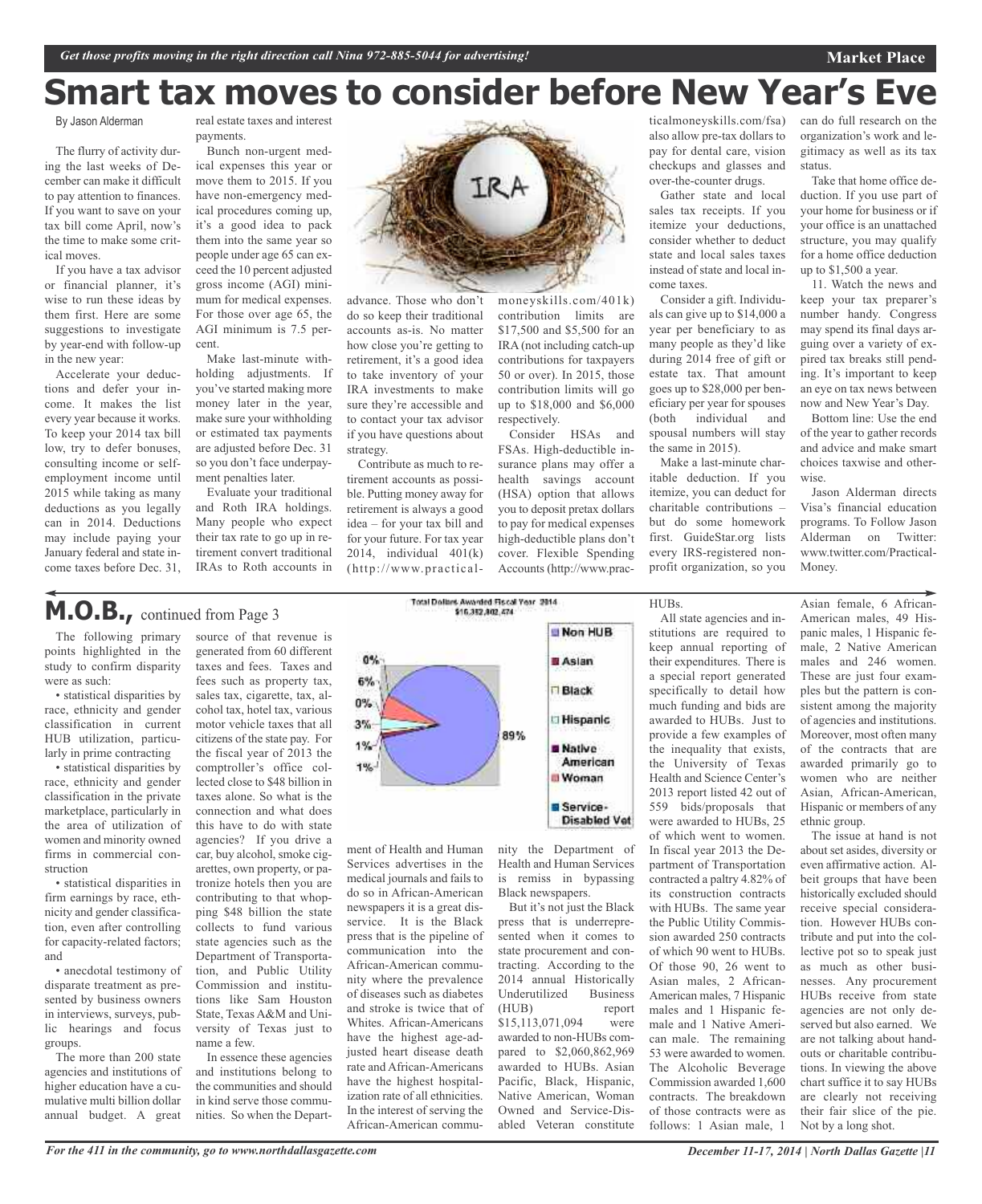**DFW African American community as a whole.**

## **AARP calling foul on Congress' backroom budget deal**

WASHINGTON, DC-AARP Senior Vice President Joyce Rogers released this statement in opposition to the Kline-Miller amendment to the Consolidated

and Further Continuing Appropriations Act of 2015, an amendment that the Los Angeles Times says "could be a disaster" that would

See AARP, Page 13

## **TISEO PAVING COMPANY**

419 E. Hwy. 80, Mesquite, TX 75150 Tel: (972) 289-0723 Fax (972) 216-5637 www.tiseopaving.com

Performing Concrete Street Paving in the Metroplex Area We Accept Subcontracting Bids For All Public Works Projects in the Dallas Area. We Are Accepting Applications for Con-

crete Mixer Drivers and Heavy Equipment Mechanics

**Equal Opportunity Employer** 

#### **Greater Irving-Las Colinas Chamber of Commerce** 5201 N. O'Connor Blvd., Ste. 100

**Iglesia Santa Marie de Guadolupe** 2601 S. MacArthur

**The Chateau on Wildbriar Lake** 1515 Hard Rock Rd

**Bombay Sizzlers** 397 East Las Colinas

Blvd, Ste. 180 **Le Peep** 4835 N. O'Connor Blvd.

**Mattito's Tex Mex** 1001 MacArthur Park

Drive **Taqueria El Tacazo**

1150 W. Pioneer Drive **Capistrano's Café & Catering**

4650 W. Airport Frwy **Empress of China**

2648 N. Beltline Rd. **The Spirit Grille** 4030 N. MacArthur Blvd

#112 **El Rancho Restaurant**

> 1210 E. Irving Blvd **504 Salon** 3414 W. Rochelle

**Irving YMCA** 220 W. Irving Blvd

**Mitchell's Barbershop** 4020 N. Beltline Rd

**Senter Park Recreation Center** 907 S. Senter Rd

**Hey Irving, Pick Us Up!**

**You can find a copy of the North Dallas Gazette at any one of these fine businesses and organizations. Be sure to pick up a copy every week to stay on top of the issues important to the Irving area in particular and the**

**Roy's Pawn Shop** 635 E. Irving Blvd **Evergreen Missionary Baptist Church "The Green"**

**Irving Islamic Center Valley Ranch - Valley Ranch Masjid** 9940 Valley Ranch Pkwy W. **Irving Salvation Army** 1140 E. Irving Blvd **Antioch Christian Church** 2043 W. Walnut Hill Ln

**Center**

**Center**

**Mustang Park**

**Northwest Park**

2800 Cheyenne St.

3329 Country Club West **Austin Recreation Center** 825 E. Union Bower Rd.

> **Houston Recreation Center** 3033 Country Club Rd.

> > **Cimarron Park Recreation Center** 201 Red River Trail

**Georgia Farrow Recreation Center** 530 Davis Street

**Heritage Senior Center** 200 Jefferson Street

**iRealy Office Building** 320 Decker Drive

**Irving Hispanic Chamber of Commerce**

> **Irving City Hall** 825 W. Irving Blvd

**Irving Public Library**

**Shady Grove CME Church** 3537 E. Gilbert Road

**Emmanuel Baptist Missionary Church**

511 Gilbert Road **Ben Washington Baptist Church**

3901 Frisco Ave **Shepherd Church** 615 W. Davis

**West Irving C.O.G.I.C.**

**Church** 4215 N. Greenview Dr. **Strictly Business** 4159 W. Northgate **Washateria** 3712 Cheyenne Street **New Life Ministries** 3706 Cheyenne Street **Elisha Mane Attractions** 3704 Cheyenne Street **Bear Creek Community Church** 2700 Finley Rd.

4011 Conflans Road **Bible Way Baptist**

**Danal's Mexican Restaurant** 508 N. O'Connor Rd

> **Fred's Pit Barbecue** 808 E. Irving Blvd

**Evergreen Baptist Church** 3329 W. Country Club Drive **Po' Boys Restaurant** 4070 N. Beltline Rd. Ste. 100 **Girl Friends Africa** 4070 N. Beltline Rd. Ste. 134 **VW Barbership** 4070 N. Beltline Rd. Ste. 143 **Northlake College** 2000 College Blvd Bldg. A **Antioch Christian Church** 2041 West Walnut Hill **Kasbah Grill** 2851 Esters Rd **Fresh Food Store** 4020 W. Northgate Drive **Lee's Catfish** 1911 Esters Road

**Gary's Barbershop** 2117 Story Rd.

**African Village Restaurant** 3000 N. Beltline Rd

**New Look Barbershop** 3317 Finley Rd.

**Irving Arts Center** 3333 N. MacArthur #200

## CADNET/NORTH DALLAS GAZETTE **National and Local Classified Advertising Network**

To advertise call 972-509-9049 Email (ad for quote) opportunity@northdallasgazette.com

#### Autos Wanted

TOP CASH FOR CARS, Any Car/Truck, Running or Not. Call for INSTANT offer: 1-800-454-6951

#### Health & Fitness

VIAGRA 100MG and CIALIS 20mg! 50 Pills \$99.00 FREE Shipping! 100% guaranteed. CALL NOW! 1-866-312-6061

VIAGRA 100mg, CIALIS 20mg. 40 tabs +10 FREE, \$99 includes FRFF SHIP-PING. 1-888-836-0780 or

### Metro-Meds.net

#### **Miscellaneous**

DirecTV! Act Now- \$19.99/mo. Free 3-Months of HBO, Starz, SHOWTIME & CINEMAX FREE GENIE HD/DVR Upgrade! 2014 NFL Sunday Ticket included with Select Packages. New Customers Only. IV Support Holdings LLC- An authorized DirecTV Dealer. Call 1-800- 354-1203

DISH TV Retailer. Starting

at \$19.99/month (for 12 mos.) & High Speed Internet starting at \$14.95/month (where available.) SAVE! Ask About SAME DAY Installation! CALL Now! 1-800-615- 4064

DISH TV Starting at \$19.99/month (for 12 mos.) SAVE! Regular Price \$32.99 Ask About FREE SAME DAY Installation! CALL Now! 877-477-9659

Make a Connection. Real

People, Flirty Chat. Meet singles right now! Call LiveLinks. Try it FREE. Call NOW: 1-888-909-9905 18+.

DISH TV Starting at \$19.99/month (for 12 mos.) SAVE! Regular Price \$32.99 Ask About FRFF SAME DAY Installation! CALL Now! 877-648-0096

CASH FOR CARS, Any Make or Model! Free Towing. Sell it TODAY. Instant offer: 1-800-864-5784

AVIATION MANUFACTUR-ING CAREERS - Get started by training as FAA certified Technician. Financial aid for qualified students. Job placement assistance. Call Aviation Institute of Maintenance 866- 453-6204

#### Wanted to Buy

Wants to purchase minerals and other oil and gas interests. Send details to P.O. Box 13557 Denver, Co. 80201

CASH PAID- up to \$25/Box for unexpired, sealed DIA-BETIC TEST STRIPS. 1- DAYPAYMENT.1-800-371- 1136

*ADVERTISE to 10 Million Homes across the USA! Place your ad in over 140 community newspapers, with circulation totaling over 10 million homes. Contact Independent Free Papers of America IFPA at danielleburnett-ifpa@live.com or visit our website cadnetads.com for more information.*

Reader Advisory: the National Trade Association we belong to has purchased the following classifieds. Determining the value of their service or product is advised by this publication. In order to avoid misunderstandings, s vertisers do not offer employment but rather supply the readers with manuals, directories and other materials designed to help their clients establish mail order selling and other businesses at home. Under NO circumstance send any money in advance or give the client your checking, license ID, or credit card numbers. Also beware of ads that claim to guarantee loans regardless of credit and note that if a credit repair company does business o phone it is illegal to request any money before delivering its service. All funds are based in US dollars. 800 numbers may or may not reach Canada.



135 S. Jefferson

801 W. Irving Blvd

**Recreation Center** 2223 Kinwest Pkwy **Recreation Center**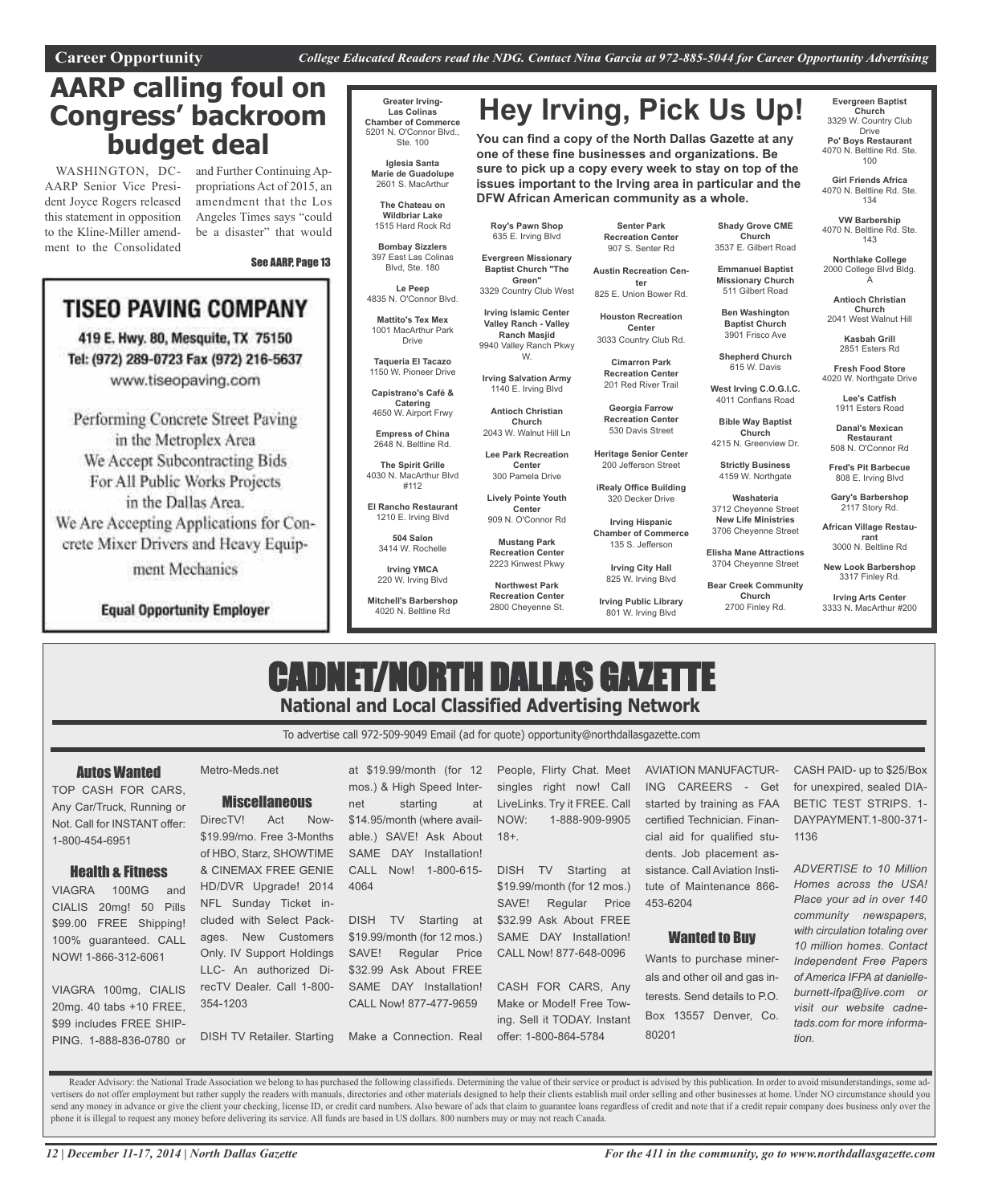## **Marshall's purchase of TV stations**  $\overrightarrow{AARP}$ , continued from Page 12 **in Texas and Louisiana approved**

Special to the NNPA from *The Los Angeles Wave*

Federal regulators on Thursday approved the sale of two FOX TV affiliates to longtime media executive Pluria Marshall Jr., president and CEO of Houstonbased Marshall Broadcasting Group (MBG).

Marshall, also publisher of Wave Publications Group in Los Angeles, will acquire Fox affiliates KPEJ-TV in

Odessa, Texas and KMSS-TV in Shreveport, La., officials from the Federal Communications Commission (FCC) announced.

FCC officials approved the sale of KLJB in Quad Cities/Davenport, Iowa to Marshall Broadcasting last month. The three stations are part of a \$58.5 million purchase agreement between Marshall Broadcasting and Nexstar.

The license transfer to

## **RICHLAND,** continued from Page <sup>6</sup>

sity of Texas at Dallas as a sub-recipient of a Science, Technology, Engineering and Mathematics Talent Expansion Program (STEP) grant from the National Science Foundation, Richland College has fully funded its STEM Center to advance STEM-graduate completion.

Richland College's STEM Center prepares students for work in a competitive science and technology-based economy and establishes well-defined student career pathways. It provides support and guidance to students pursuing STEM careers, with a special emphasis on women and historically underserved populations with fewer resources. STEM advisors provide recruitment of and focus on new-to-college students who indicate a desire to pursue STEM careers. Using this advising process, students identify and follow a clear, direct career pathway with multiple points of advisor contact, mentoring and scholarship opportunities.

"Our STEM advisors and faculty are an invaluable resource to students pursuing STEM degrees," Eggleston said. "Through them, the students are able to navigate their college experience with greater focus, allowing for a seamless transition to university transfer and excellent job opportunities."

To attain its goal of reaching more than 4,000 students during the next three to five years, Richland College will establish additional focused career pathway opportunities with universities that include research, design and practicebased experiences. It will also expand its summer Sci-

#### OPEN POSITIONS AT GOOD SAMARITAN SOCIETY LAKE FOREST VILLAGE at 12/5/2014

#### **FULL-TIME POSITIONS:**

1 position, C.N.A., Weekend Double (Sat/Sun 6a to 10p with 2 scheduled meal breaks)

#### **PART-TIME POSITIONS:**

1 position, Driver, HCC (Must be C.P.R. certified) 1 position, C.N.A., M-F shifts, 2p to 10p

If you have any questions and/or are interested, please see or call Human Resources at 940-891-6454 or the Department Director. All applicants (including current employees unless lateral position in same department—then utilize internal application) must apply on-line at www.good-sam.com Applications are reviewed only for open positions and only qualified applications will be considered by the supervisor.

All qualified applicants will receive consideration without regard to race, color, religion, sex, national origin, disability or protected veteran status.

ence, Technology, Engineering, Arts and Math (STEAM) Camp designed to serve 8th grade girls in underserved and under-resourced populations in a community partnership with Girls, Inc. The camp is designed and taught by Richland's STEAM faculty, school counselors as part of FCC Chairman Tom Wheeler and Commissioner Mignon Clyburn said the li-See TV, Page 16

who are women and minority women, providing role models for young women at a critical age in their aspira-

Marshall Broadcasting was one of several approved transactions that will result in 10 new minority- and women-owned stations, FCC officials said. Thursday's approval makes Marshall Broadcasting one of the largest minority owners of full-power, commercial TV stations in the nation.

Participants in the White House College Opportunity Day of Action were asked to commit to new action in one of four areas: building networks of colleges around promoting completion, creating K-16 partnerships around college readiness, investing in high

tional direction.

the First Lady's Reach Higher initiative or increasing the number of college graduates in the STEM fields. The President will an-

potentially harm millions most."

"This last minute backroom deal would, for the first time, amend the pension law to allow the earned vested benefits of retirees to be cut. After a lifetime of hard work to earn their pensions, retirees don't deserve to receive a bad deal, in which they've had no say, cut behind closed doors and excluding the very people who would be impacted

of current retirees:

nounce new steps on how his administration is helping to support these actions, including \$10 million to help promote college completion and a \$30 million AmeriCorps program that will improve low-income students' access to college. Today's event is the second College Opportunity Day of Action, and it will include a progress report on the commitments made at the first day of action that took place Jan. 14, 2014.

Expanding opportunity for more students to enroll



ate last week, Rogers added "[This] proposal … impairs a fundamental tenet of pension law and permits multiemployer pension plans to cut the earned and vested pension benefits of current retirees. Making significant and far-reaching changes to pension law without scrutiny of the leg-

In a letter sent to members of the House and Sen-

and succeed in college, especially low-income and underrepresented students, is vital to building a strong economy and a strong middle class. Today, only 9 percent of those born in the lowest family income quartile attain a bachelor's degree by age 25, as compared to 54 percent in the

islative proposal and with

no opportunity for debate or amendment is unacceptable. This is all the more true given that the proposal may result in a significant reduction in the modest income of millions of retirees.

We urge Congress to instead consider all possible alternatives, and to allow time for adequate debate that can produce a fair and reasonable solution to the funding challenges facing a handful of multiemployer plans.

college access, the Obama Administration has increased Pell scholarships by \$1,000 per year, created the new American Opportunity Tax Credit worth up to \$10,000 over four years of college, limited student loan payments to 10 percent of income and laid out an ambitious agenda to reduce college costs and promote innovation and completion.

In an effort to expand

top quartile.

**GARLAND Attention Suppliers of Goods, Services and Construction Review Competitive Opportunities at www.bidsync.com www.garlandpurchasing.com**

**972-205-2415**



**www.kaftcareers.com**

*For the 411 in the community, go to www.northdallasgazette.com*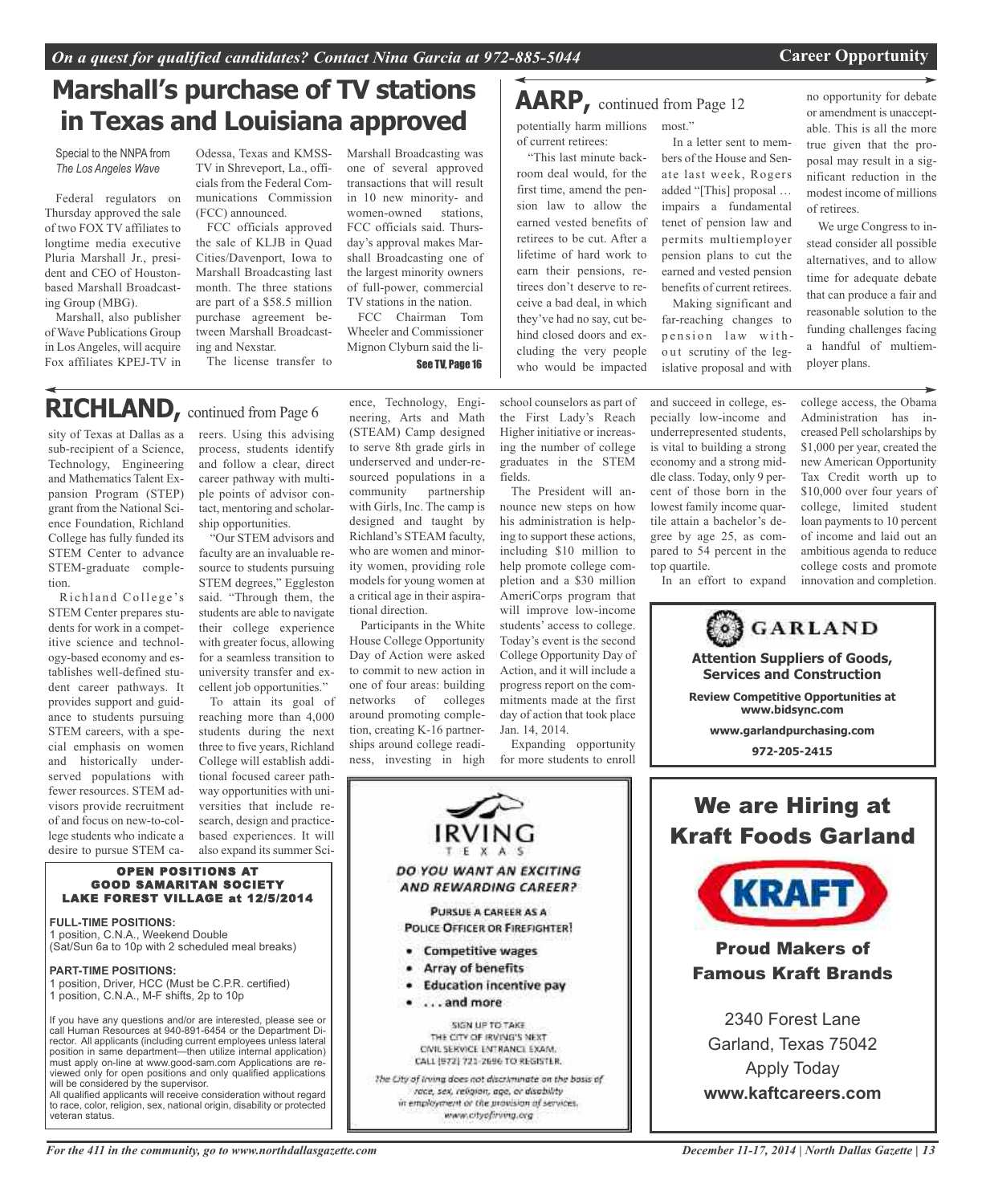#### **AVENUE F CHURCH OF CHRIST IN PLANO**

#### **Mondays – Fridays** Call 972-423-8833 for AF-FECT, Inc. or email: AF-

FECTxInc@aol.com for counseling services, resources and assistance for job readiness and training programs for individuals.

**December 14, 7:35 a.m.** Join us Sunday for our praise and worship services and receive a blessing from God.

#### **December 18, 12 Noon** Call 972-960-9981 to register for our Between Jobs Support Group at Christian Works for Children, 6320 LBJ Freeway, Dallas, TX 75240; we meet every 1st and 3rd Thursday of the

Brother Ramon Hodridge, Minister of Education 1026 Avenue F Plano, TX 75074 972-423-8833 www.avefchurchofchrist.org

month.

#### **BETHEL BIBLE FELLOWSHIP CARROLLTON**

 $\mathcal{L}_\text{max}$  and  $\mathcal{L}_\text{max}$  and  $\mathcal{L}_\text{max}$ 

**December 14, 9:45 a.m.** You're invited our Sunday Morning Pray and Mediation followed by Morning Worship Service at 10 a.m. See what God is doing through and with us, you will be blessed.

#### **December 17, 7 p.m.**

Join us in Wednesday's Prayer and Bible Study Class with Associate Pastor Brenda Patterson teaching this week on the subject of Spiritual Warfare.

#### **December 21, 10 p.m.** Don't forget to join us for our Christmas Celebration Play at the church as we worship and praise God.

Dr. Terrance Woodson, Senior Pastor 1944 E. Hebron Parkway Carrollton, TX 75007 972-492-4300 www.bethelbiblefellowship.org

#### **CHRIST COMMUNITY CHURCH IN RICHARDSON**

**December 14** Join us in our Morning Service as we worship, honor and praise God for His blessings to us.

Dr. Terrence Autry, Senior Pastor George Bush Fwy at Jupiter Road on the Garland/Richardson Border 972-991-0200

#### **FELLOWSHIP CHRISTIAN CENTER CHURCH IN ALLEN "The Ship"**

 $\mathcal{L}_\text{max}$  , which is a set of the set of the set of the set of the set of the set of the set of the set of the set of the set of the set of the set of the set of the set of the set of the set of the set of the set of

#### **Monday – Friday**

**9 a.m.-1 p.m.** TheShip3C's Prayer Lines for those that are in need are 972-649-0566 and 972-649- 0567 or they may be submitted via email to: prayerline@theship3c.org

#### **December 14**

Join us this Sunday for our praise and worship services at 9:30 a.m. at 1550 Edelweiss Drive in Allen and bring someone with you; you will be blessed.

#### **December 17**

You're invited to our Wednesday's 12 Noon-Day Live Prayer and Bible Study and/or our Wednesday Night Live Prayer and Bible Study at 7 p.m. to learn more about God's Word at Joycie Turner Fellowship Hall at our 200 W. Belmont Drive location.

Dr. W. L. Stafford, Sr., Ed.D. Senior Pastor 1550 Edelweiss Drive In Allen for Sunday Morning Worship. Admin. Building Address Is 200 W. Belmont Drive Allen, TX 75013 972-359-9956 www.theship3c.org

#### **BIBLE WAY COMMUNITY BAPTIST CHURCH**

 $\mathcal{L}_\text{max}$  and  $\mathcal{L}_\text{max}$  and  $\mathcal{L}_\text{max}$ 

**December 14, 7:35 a.m.** Join us this Sunday for our praise and worship services and receive a blessing from God.

**December 17, 7 p.m.** You're invited to our Wednesday Bible Study to learn more about God's word and how it can lead and guide you.

Dr. Timothy Wilbert, Pastor 4215 North Greenview Drive Irving, TX 75062 972-257-3766 www.biblewayirving.org

 $\overline{\phantom{a}}$  , and the set of the set of the set of the set of the set of the set of the set of the set of the set of the set of the set of the set of the set of the set of the set of the set of the set of the set of the s

#### **MT. OLIVE CHURCH OF PLANO (MOCOP)**

#### **December 14**

Join us in Sunday School at 8:30 a.m.; stay for our Sunday prayer at 9:30 a.m. and our Worship Service at 10 a.m. this Sunday.

**December 17, 7 p.m.** You're invited to our Wednesday's Bible Study; you will learn what God has to say to us.

Pastor Sam Fenceroy Senior Pastor 300 Chisholm Place

www.thesnip.com

**Demoti** V.WL: Station 1



### **NEW MOUNT ZION BAPTIST CHURCH**

#### **December 14**

You're invited to join us for Early Morning Services at 7:30 a.m., followed by Sunday School at 9 a.m. and Morning Worship at 10:30 a.m.

#### **December 17**

Join us for Intercessory Prayer at 6:15 p.m. followed by Bible Study at 7 p.m. as we study God's Word to lead and guide us.

#### **December 21, 4 p.m.**

You're invited to our Christmas Play, "A Dish of Blessings" in the Family Life Center. Your presence will be welcomed.

Dr. Tommy L. Brown Senior Pastor 9550 Shepherd Road Dallas, Texas 75243 Phone: 214-341-6459 www.nmzb.org

**IRS Problems?** 

469.449.9833

972.359.9956

**Early Morning Service** 

200 W. Behneni Drive Allen, TX 75013 5.00 p.m.

day Morning Worshi North Licenstery<br>550 Edelmeios Dion ulian, ISBN 974822<br><mark>|</mark> SPM| 1-81

> day Night Live NOR: Barrieri Dirva<br>Alan (1963)<br>2015 p.m.

**Call Kedra** 

Kedra A. Flowers CPA PC

www.**IRSsafe.com** 

Second Keybeardist Needed: Please Call For Info

DBFelowskip Christian<br>BGConter Church

200 W. Bernont Dove - Allen, TX 75013 A Kingdom Building Church



#### **December 14 8 a.m. and 11 a.m.**

Come and worship with us this Sunday. God will greet us and bless us with words of wisdom as He leads and guide us in all truth and righteousness.

#### **December 14, 2 p.m.**

Join us for our yearly Christmas Banquet at the Hyatt Hotel-Richardson on Campbell Rd., there will be a Comedian, DJ, door prizes, a Game Truck for the children, great food, music and complimentary photos. Call the church for details.

### **December 17, 7 p.m.**

You're invited to our Wednesday's Bible Study to learn more about God's Word.

**December 21, 6 p.m.** Come and enjoy our Annual Christmas Concert. You will be blessed with music, songs, and the playing of

various instruments as praises go up to God.

Dr. Isaiah Joshua, Jr. Senior Pastor 920 E. 14th Street Plano, TX 75074 972-423-6695 www.smbcplano.org

#### **THE INSPIRING BODY OF CHRIST CHURCH**

 $\mathcal{L}=\mathcal{L}^{\mathcal{L}}$  , where  $\mathcal{L}^{\mathcal{L}}$  , we have the set of the set of the set of the set of the set of the set of the set of the set of the set of the set of the set of the set of the set of the set of the set of

#### **December 14, 7:30 and 11:30 a.m.**

You're invited this Sunday to our praise and worship service as we honor and magnify God's Holy name; and receive a blessing from Him.

#### **December 15, 7 p.m.** Join us in Tithing Our Time to God as we "Get in His Presence, Don't Put the Fire Out!"

Pastor Rickie Rush 7701 S Westmoreland Road Dallas, TX 75237 972-372-4262 www.Ibocchurch.org

## MT. OLIVE CHURCH OF PLANO

300 Chisholm Pl. Plano, TX 75075 972-633-5511

### Answers you need, Hope for today is waiting for you...



*14 | December 11-17, 2014 | North Dallas Gazette*

*For the 411 in the community, go to www.northdallasgazette.com*

#### **Church Happenings www.NorthDallasGazette.com**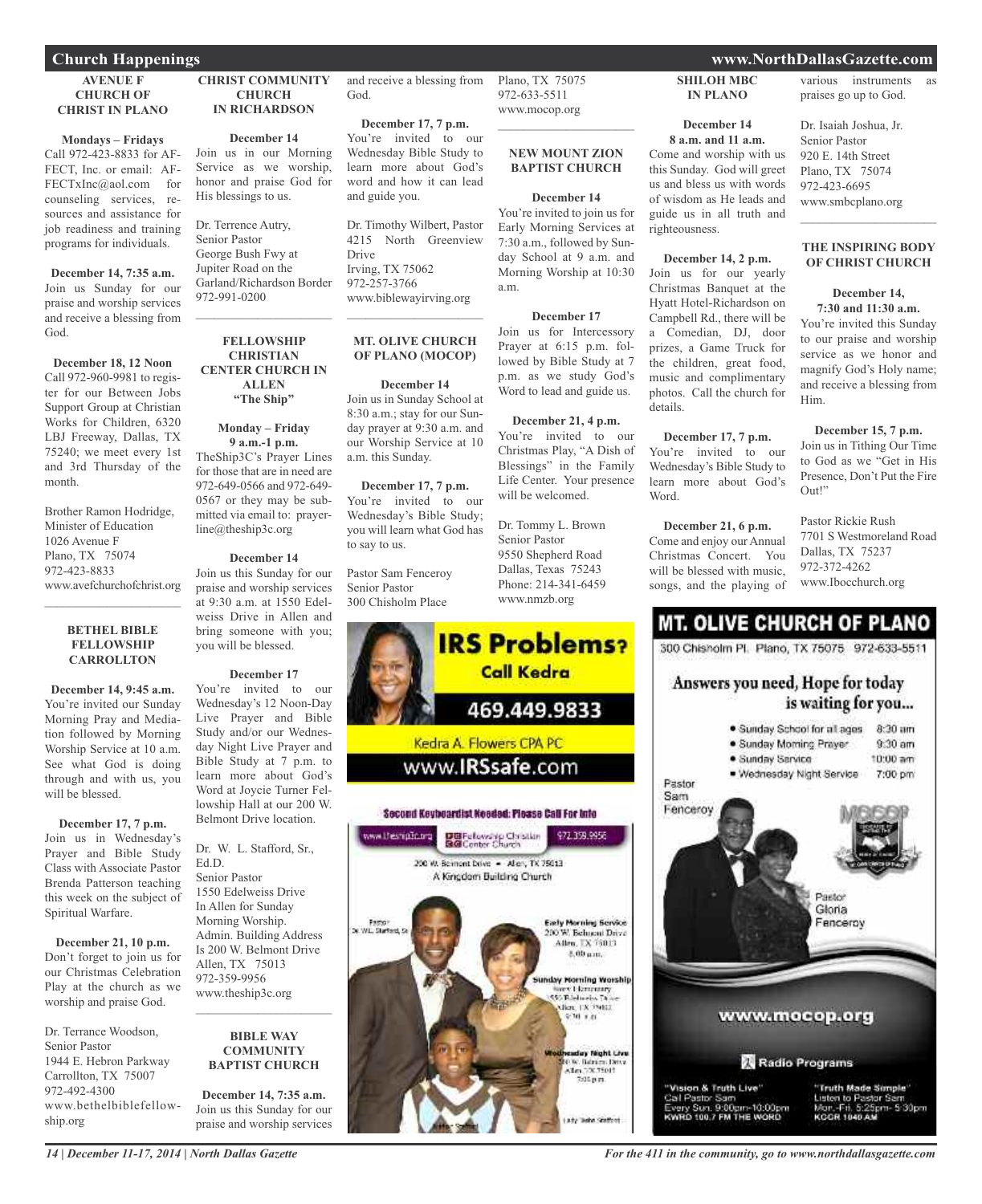# **The 12 Days of Christmas**



*Send email to: businessoffice@ northdallasgazette.com to sign up for Sister Tarpley's weekly electronic newsletter.*

When most people hear of "The 12 Days of Christmas" they think of the song. This song had its origins as a teaching tool to instruct young people in the meaning and content of the Christian faith.

Each of the items in the song represents something of a Christian significance. The hidden meaning of each Gift was designed to help Christians learn their faith.

The song goes; "On the first day of Christmas my True Love gave to me." The "True Love" represents God and the "me" represents the one who receives these presents, the Christian.

The "Partridge in a Pear Tree" is Jesus Christ who died on a tree as a Gift from God. The "Two Turtle Doves" represents the Old and the New Testaments, two other Gifts from God. The "Three French Hens" represents Faith, Hope and Love, the three Gifts of the Spirit that abide. (1 Corinthians 13:13.)

The "Four Calling Birds" represents the four Gospels (Matthew, Mark, Luke, and John), which sings the song of salvation through Jesus Christ. The "Five Golden Rings" represents the first five books of the Bible (Genesis, Exodus, Leviticus, Numbers, and Deuteronomy) also called the "Books of Moses." The "Six Geese a-laying" represents the six days of creation. The "Seven Swans a Swimming" represents "Seven Gifts of The Holy Spirit: (Words of Wisdom & Knowledge, Faith, Healing, Working of Miracles, Prophecy & Discernment, Divers Kinds of Tongues, and Interpretation of Tongues.)" (1 Corinthians 12: 8-11; Romans 12; Ephesians 4; and 1 Peter 4:10- 11.)

The "Eight Maids a Milking" symbolizes the eight beatitudes (Blessed are: the poor in Spirit ..., they that mourn ..., the meek ..., they which do hunger and thirst after righteousness ..., the merciful ..., the pure in heart ..., the peacemakers ..., they which are persecuted for righteousness sake ..., Ye, when men shall revile you,

and say all manner of evil against you falsely, for my sake . . . Matthew 5:3 –12.) The "Nine Ladies Dancing" represents nine Fruits (Love, Joy, Peace, Longsuffering, Gentleness, Goodness, Faith, Meekness, and

Temperance) of the Holy Spirit. (Galatians 5:22-23.) The "Ten Lords a-leaping" represents the Ten Commandments. The "Eleven Pipers Piping" represents the eleven faithful disciples (Simon, who is called Peter;



*Brother Andrew Perry with his gift of a copy of "The Ark of Covenant" along with the 10 Commandments (Exodus 25-31) on tablets that he made for Bethel Bible Fellowship Church in Carrollton, Texas. One of several talents God has given him.*

**SERVICE** 





|                          | <b>Avenue F Church of Christ</b><br>1026 Avenue F · Plano, TX 75074<br>972-423-8833<br>www.avefchurchofchrist.org               |                                  |
|--------------------------|---------------------------------------------------------------------------------------------------------------------------------|----------------------------------|
|                          | Early Sunday Morning<br>Sunday Bible Class9:45 am<br>Sunday Morning Worship10:45 am<br>Evening Worship<br>Wednesday Bible Class | .8:00 am<br>.3:00 pm<br>.7:00 pm |
| Ramon Hodridge, Minister | Radio Program @ 7:30 am on                                                                                                      |                                  |

*For the 411 in the community, go to www.northdallasgazette.com*

*Radio Program @ 7:30 am on KHVN 970 AM Sunday Mornings*



Sunday Worship 8:30 & 11:15am Wednesday Prayer & Oppm Inestity Bible Study 7,00gm

Andrew; James; John; Philip; Bartholomew; Thomas; Matthew; James; Lebbaeus; and Simon, the Canaanite. Matthew 10:2- 4.) The "Twelve Drummers Drumming" represents the twelve points of the Apostles Creed. The next time you hear "The 12 Days of Christmas" consider how this otherwise non-religious sounding song had its origins in the Christian faith.

Something to Ponder: "To me, the most important thing that we can do as human beings is give. And we must give in proportion to what we are given. That being said, I don't like to close my eyes at night without having done something for someone, whether it's a random act of kindness or a strategically planned initiative that will ultimately help thousands, if not millions. I believe that even in a world

fraught with war and blatant injustice still, individuals must find ways to lessen human suffering and impact humanity for the better." -- Dr. Donda C. West.

I Know Not Why: I know not why God's wondrous grace to me He hath made known. I'm truly unworthy, but Christ's love redeemed me for His own.

I know not how this saving faith to me He did import, nor how believing in His Word wrought peace within my heart.

I know not when my Lord may come, at night or noonday fair, not if I'll walk the vale with Him, or meet Him in the air.

But; "I know whom I have believed, and am persuaded that He is able to keep that which I've committed unto Him against that day." --Greenville Avenue Church of Christ's Bulletin.



Mid-week: Wednesday at 7:00 p.m. Youth Church: Every 3rd, 4th, and 5th Sunday at 10:45 a.m. AWANA: Wednesday at 6:30 p.m. Contact Information: 972-423-6695 www.smbcplano.org